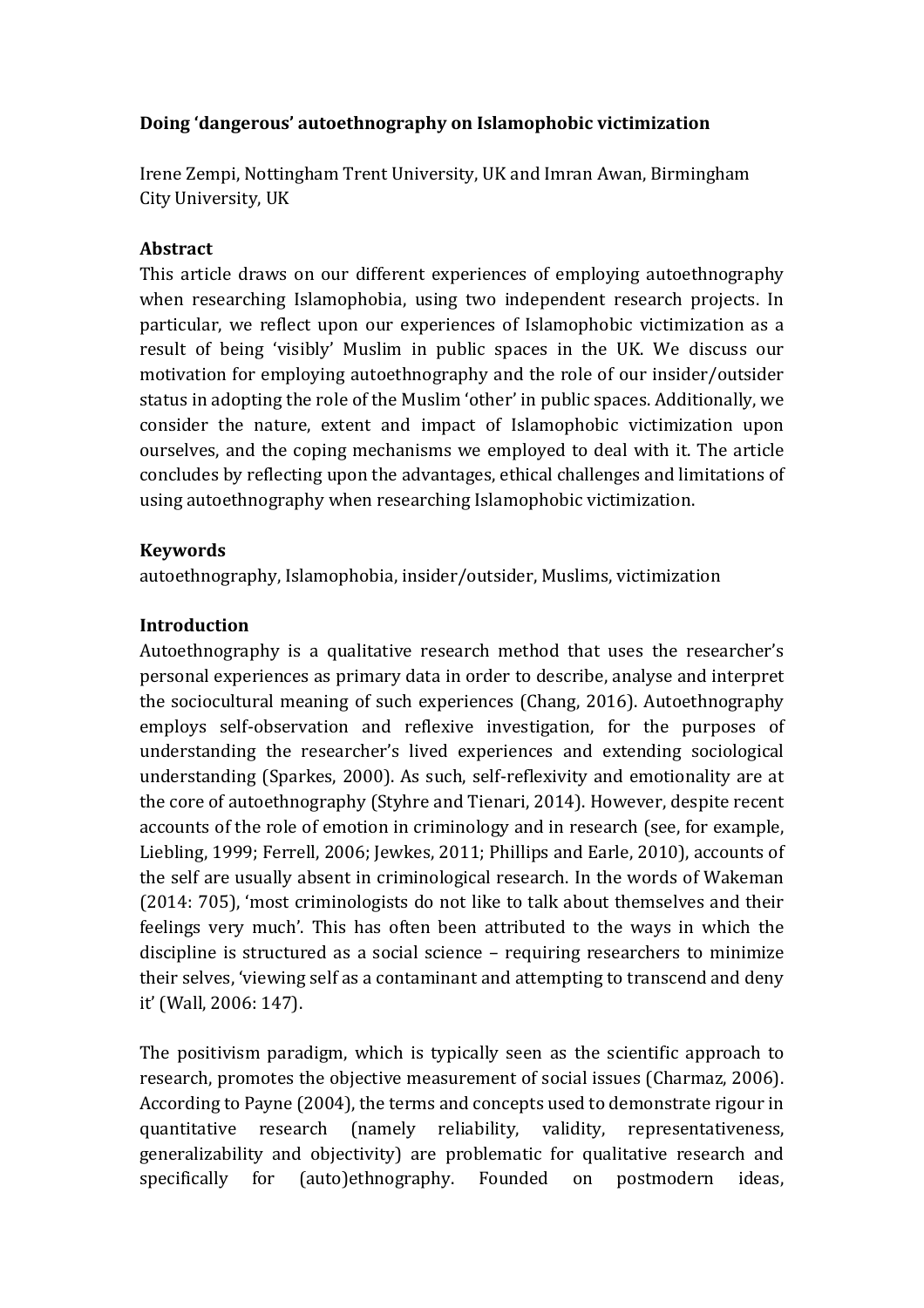autoethnography rejects positivist notions of truth and validity. Rather, it focuses on the researcher's experiences, feelings and emotions, and uses self-reflexivity to connect the 'self' with the 'social' (Campbell, 2016).

Against this background, this article draws on our different experiences of employing autoethnography when researching Islamophobic victimization, using two independent research projects. In particular, we reflect upon our experiences of Islamophobic victimization as a result of being 'visibly' Muslim in public spaces in the UK. We discuss our motivation for employing autoethnography and the role of our insider/outsider status in adopting the role of the Muslim 'other' in public spaces. Additionally, we consider the nature, extent and impact of Islamophobic victimization upon ourselves, and the coping mechanisms we used to deal with it. The article concludes by reflecting upon the advantages and ethical and moral challenges, as well as the limitations, of using autoethnography when researching Islamophobic victimization.

## **Understanding autoethnography**

In the 1970s, anthropologist Karl Heider first used the term 'autoethnography' to describe the way in which members of a culture could give accounts about their own experiences (Heider, 1975). David Hayano (1979) then used the term to refer to anthropological studies by individuals of their own culture. In this respect, autoethnography was narrowly defined as 'insider ethnography'. Although Heider and Hayano brought autoethnography into the research lexicon, the traditional notions of ethnographic research endured on the basis that there was a separation between the researcher and the researched (Campbell, 2016). Propelled by a 'crisis of representation', social researchers in the 1980s began to 'radically rethink' the way that they conducted research; autoethnography emerged as a method which allowed research to be done on one's self (Campbell, 2016: 96).

More recently it has been argued that 'the meanings and applications of autoethnography have evolved in a manner that makes precise definition difficult' (Ellingson and Ellis, 2008: 449). Indeed, the exact definition of the concept of autoethnography is elusive. Nevertheless, the consensus view is that autoethnography relies on using and analysing the researcher's own experiences. Typically, autoethnography ranges from studies in which the researcher's experiences are explored alongside those of the participants, through to stories in which the researcher's experiences become the actual focus of investigation (Ellis and Bochner, 2000). Denshire and Lee (2013) observe there are two main strands of autoethnography, 'evocative' and 'analytic' autoethnography. The evocative (also called 'emotive') approach foregrounds the researcher's personal stories. In this respect, autoethnographers tend to focus more on the self rather than the social world (Denzin, 2006). In contrast, analytic autoethnography connects to 'some broader set of social phenomena than those provided by the data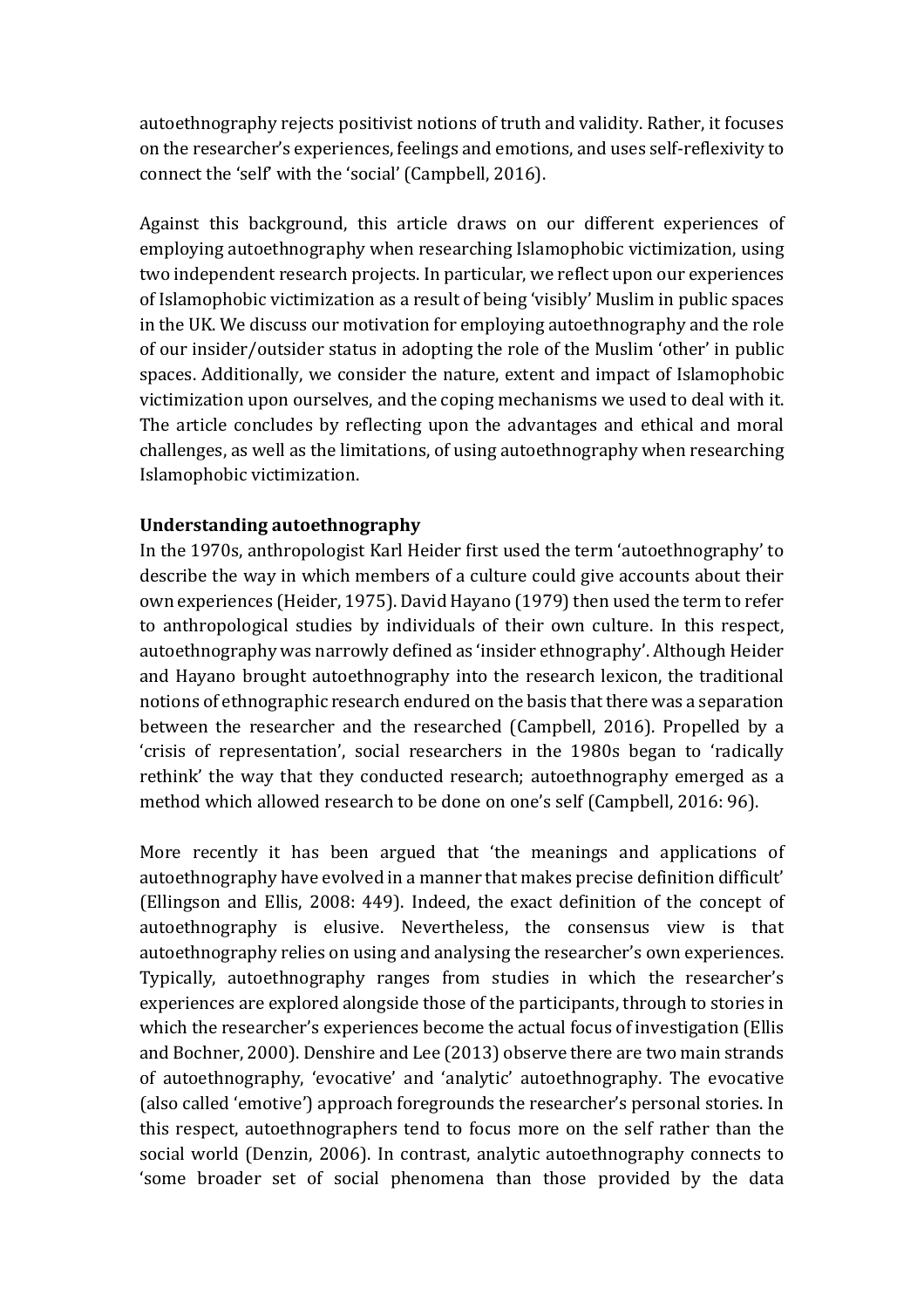themselves' (Anderson, 2006: 387). The purpose of analytic autoethnography is not simply to document personal experiences and provide an insider's perspective; rather, its purpose is to use empirical data in order to gain insight into some broader set of social phenomena than those provided by the data themselves (Wakeman, 2014). In other words, the goal is not just to capture emotional and evocative content but rather to develop a broad critical analysis of any given social phenomenon through it.

This binary classification is useful as an initial way of making visible the variation in how autoethnographic writers integrate the strands of self and culture in their writing (Denshire and Lee, 2013). Correspondingly, the two independent research projects subscribe to the analytic approach, using our personal experiences as empirical data in order to gain insight into the role of Muslims' visible religious identity in 'triggering' Islamophobia in public spaces. Before reflecting on our experiences of Islamophobic victimization as visible Muslims, it is first important to contextualize this discussion by offering an overview of the two research projects.

### **Methods**

The findings in this article are based on two independent research projects that we are attempting to bring together in order to compare our experiences of researching Islamophobic victimization through autoethnography. Following terrorist attacks such as 9/11 in the USA and 7/7 in the UK, there has been much discussion about the growth of Islamophobia in the West (see, for example, Allen, 2010; Esposito and Kalin, 2011; Poynting and Mason, 2007; Sayyid and Vakil, 2011). However, this discussion has not been accompanied by as much empirical analysis of Islamophobic victimization as one might expect (Moosavi, 2014). Yet in recent years, qualitative research into the experiences of Muslim women who wear the niqab (face veil) has been conducted in five European countries: Belgium, Denmark, France, the Netherlands, and the UK (Brems, 2014). Indeed, the data from qualitative interviews in these five countries show very strong similarities, namely, harassment and abuse of veiled Muslim women by strangers in public places. For example, veiled Muslim women in the Netherlands reported regularly being confronted with people who scolded, insulted or spat at them (Moors, 2009, 2014). Some also mentioned being physically threatened, with cars attempting to hit them, people throwing things at them or trying to pull off the niqab (Moors, 2009, 2014). Echoing these experiences, veiled Muslim women in the UK and France described a stream of violent insults in public places including being violently pushed, spat on, and having their niqabs pulled off (Boutelja, 2011). Along similar lines, the research literature demonstrates the vulnerability of 'visible' Muslim men as victims of Islamophobia in public places (Abbas, 2004; Hopkins, 2007; Mac an Ghaill and Haywood, 2014). This article attempts to fill in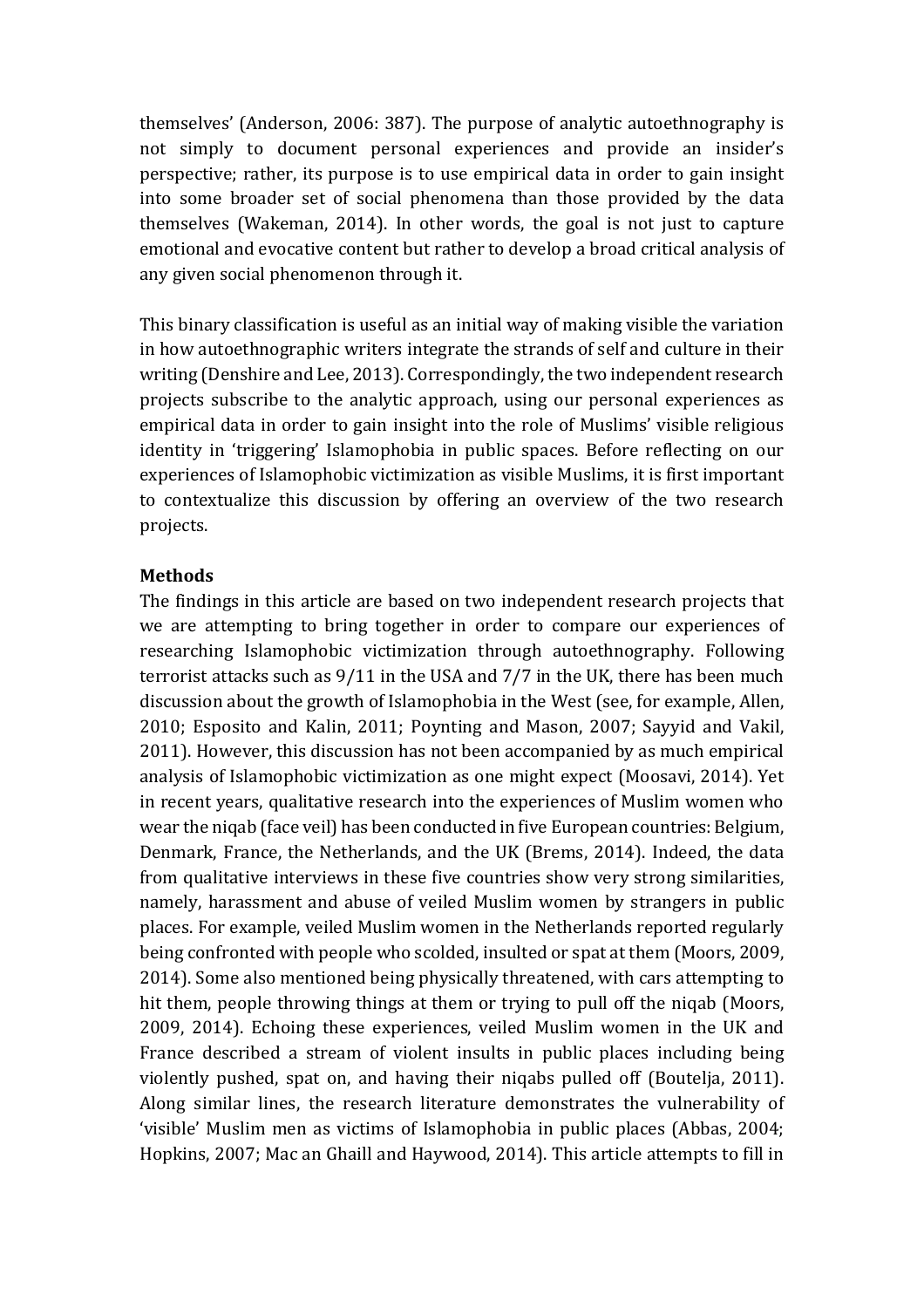a gap in the current literature discussing Islamophobia: the gap of using autoethnography to research Islamophobia.

Irene's research project examined veiled Muslim women's experiences of Islamophobic victimization in public in the UK (Zempi, 2014). The study took the form of a qualitative study based on individual and focus group interviews with veiled Muslim women coupled with autoethnography whereby Irene wore the full veil for prolonged periods of time in public. The fieldwork took place in Leicester between 2011 and 2012. Specifically, the study was comprised of 60 individual and 20 focus group interviews with veiled Muslim women who had been victims of Islamophobia. Individual, in-depth interviews allow for 'rich' data to be collected with detailed descriptions (Hennink et al., 2011). This approach is especially valuable for researching sensitive issues that require confidentiality and a more intimate setting for data collection, and this is especially appropriate for 'hard to access' groups such as veiled Muslim women. Focus group interviews incorporate the strengths of qualitative research in terms of gathering 'rich' data whilst generating additional insights through group interactions (Curtis and Curtis, 2011). In the context of this particular piece of research, the focus group method afforded the possibility of open discussion amongst veiled Muslim women with similar or different experiences of Islamophobic victimization whilst, at the same time, highlighting collectively held beliefs and attitudes.

As mentioned above, the study also included autoethnography whereby Irene wore the full veil – including jilbab (long dress), hijab (headscarf) and niqab (face veil) – for prolonged periods of time in public. However, it is important to point out that employing autoethnography was not part of Irene's original research methodology. When Irene was initially developing her research project, her plan was to use individual and focus group interviews with veiled Muslim women. However, while she was doing the pilot interviews, some participants suggested that Irene should wear the veil in order to see for herself the level of abuse and hostility that veiled Muslim women suffered on a daily basis. By adopting their dress code, the aim was for Irene to become an 'insider' and thus feel part of their 'reality'. Some participants actually insisted that Irene wear the veil in order to accurately interpret their stories and represent their 'voices' regarding the nature, extent, and impact of Islamophobic victimization. In light of this, Irene decided to wear the veil as part of her daily routine in public places in Leicester. This aspect of the research followed an open-ended process. The main research question was: 'How does Irene's perceived identity as a veiled Muslim woman render her vulnerable to Islamophobic victimization in public?' Throughout the fieldwork, Irene kept a personal diary in order to write her reflections.

Imran has been researching the nature, extent and impact of Islamophobia for the last decade. Although he is a Muslim, Imran's religious identity is not visibly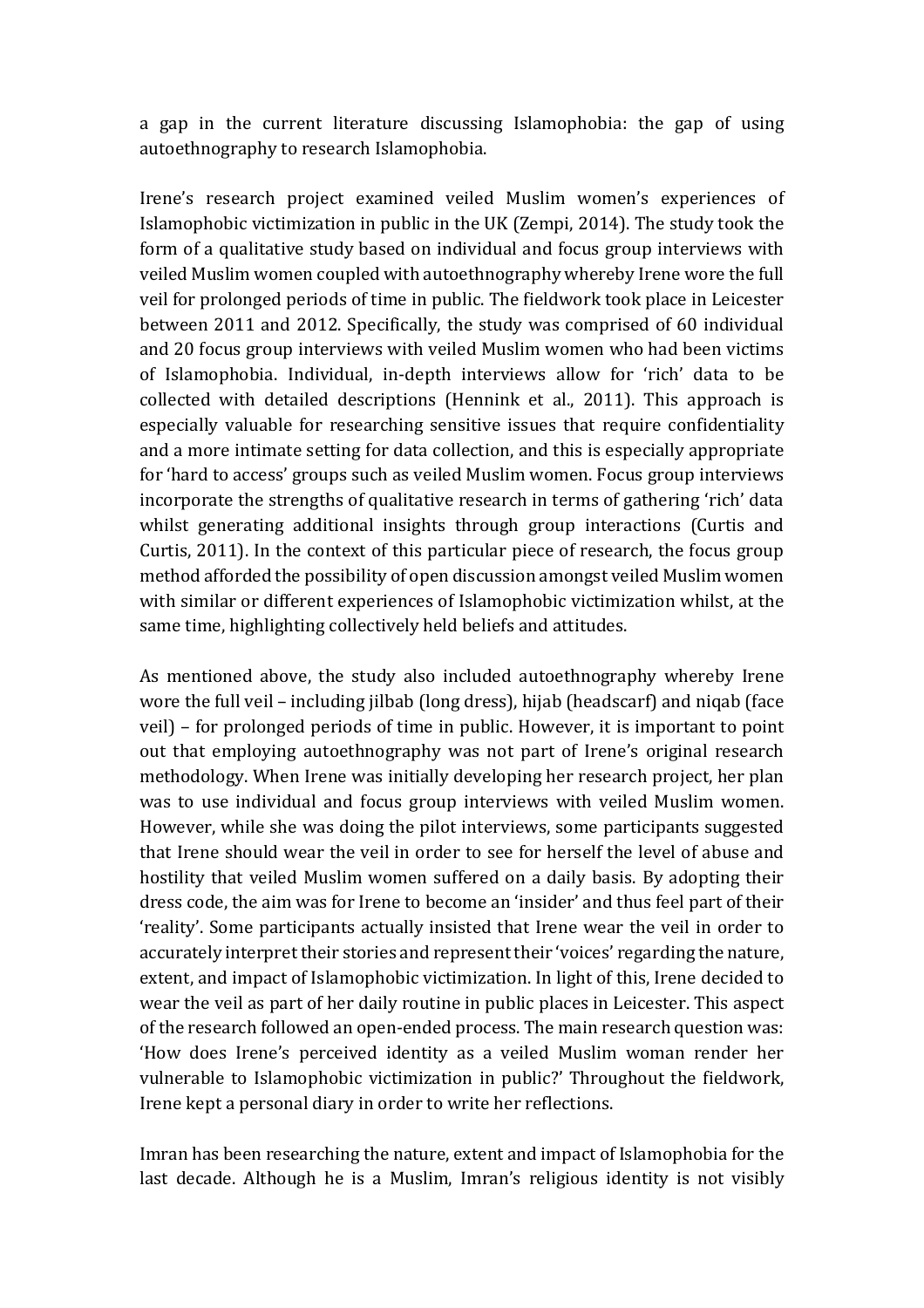identifiable in terms of his appearance. For example, he does not have a beard and does not dress in traditional Islamic clothing. In 2015 Imran was interviewing some participants as part of a qualitative study on Islamophobia. All the participants in this study were 'visibly' identifiable Muslims. During the interviews, Imran's status as a non-visible Muslim was challenged by one of the male participants, Mohammed. Mohammed had a beard and wore the Islamic cap as well as traditional Islamic clothing, and thus he could be perceived as a 'visibly' practising Muslim because of his appearance. Mohammed said to Imran: 'Look Imran, you don't dress as a Muslim, you simply don't know how it feels like'. Although Imran has routinely suffered abuse online for researching Islamophobia, he has never experienced Islamophobic abuse in public, possibly because he is not identifiable as a Muslim. In light of this, Imran decided to employ autoethnography in order to research Islamophobia through adopting a 'visibly' identifiable Muslim identity in public spaces. In particular, Imran decided to grow a beard and wear the jubba (male Islamic dress) and Islamic cap as part of his daily routine in Birmingham, which is where he lives and works. The main research question was: 'How does Imran's perceived identity as a Muslim man render him vulnerable to Islamophobic victimization in public?' The fieldwork took place between August and September 2015. Imran recorded his experiences, feelings and emotions in a personal diary. The various situations that we encountered because of our perceived Muslim identity resulted in being subjected to verbal abuse, harassment and potential physical attacks.

### **Irene's experiences 'in the field'**

Irene's experiences of harassment and intimidation as a result of her perceived Muslim identity in public included name-calling, swearing, threats of physical violence and derogatory forms of humour. Underlying all these forms of verbal abuse was a clear sense of anti-Muslim hatred and hostility, which was made apparent through the language used by the perpetrators. For example, typical examples of the name-calling Irene experienced included 'Muslim terrorist', 'suicide bomber' and 'You lot are terrorists', which indicated the perpetrators' perceptions of veiled Muslim women as a security or terrorist 'threat'. Indeed, research demonstrates that 'visible' Muslims and veiled Muslim women in particular are often targeted because their abusers hold the view that all Muslims are terrorists or terrorist sympathizers (Allen et al., 2013; Githens-Mazer and Lambert, 2010). From this perspective, the veiled female body offers a visual representation of 'radical Islam'. Additionally, Irene was subjected to swearing such as 'Muslim whore', 'f\*\*\*\*\*\*\* bitch', 'f\*\*\*\*\*\*\* freak', 'Muslim scum' and 'Your religion is filth'. The comments and/or gestures perpetrators made were often threatening, as indicated in the following diary extracts:

A group of white British men shouted at me 'We will burn your f\*\*\*\*\*\*\* Quran. You Muslims kill Christians, so all of us Christians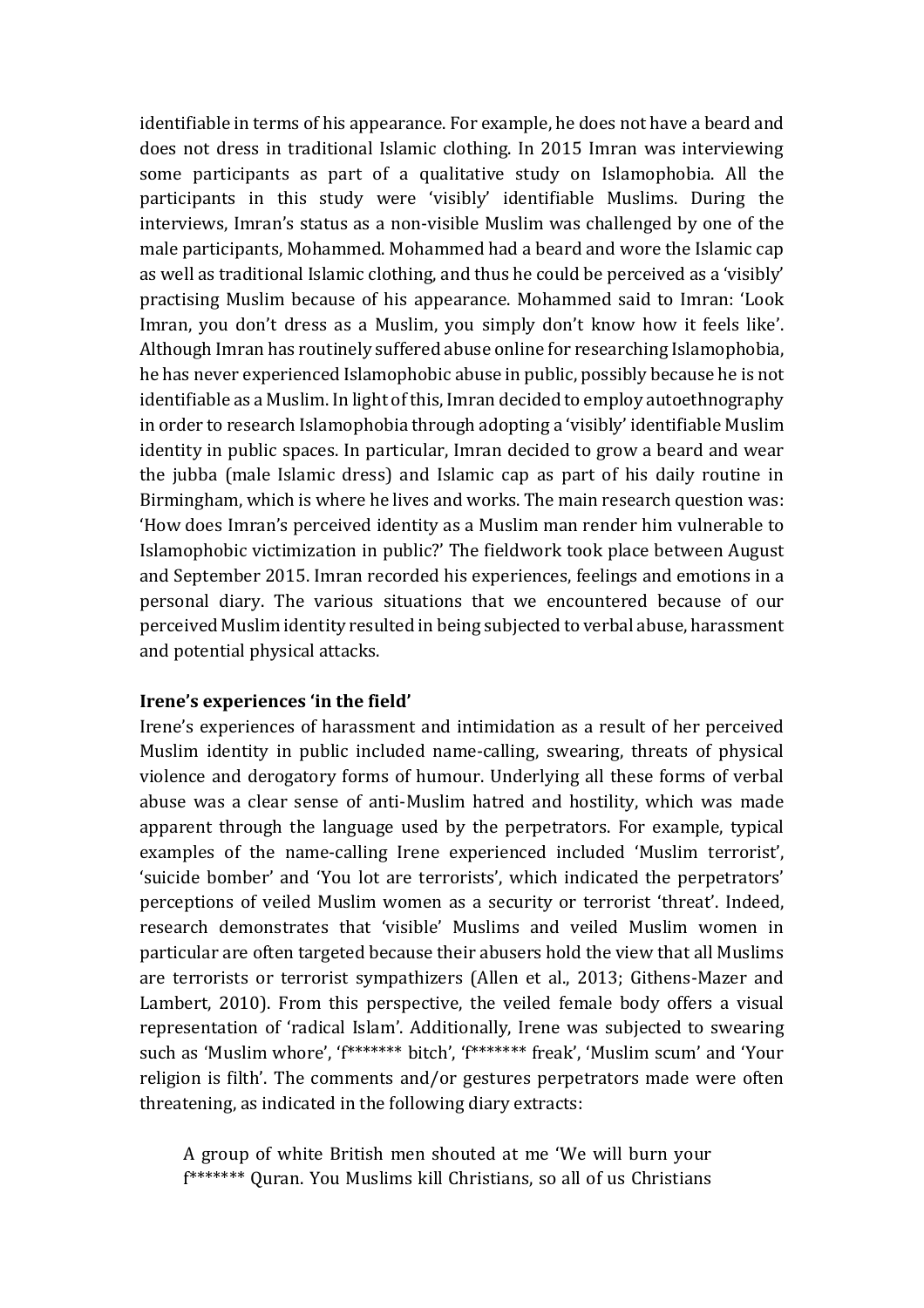will come kill all of you Muslims. We want to teach your kind a lesson.' I reckon they are EDL members because they are carrying EDL flags. I feel very intimidated and I am worried that they might be carrying a weapon.

A skinhead man made knife gestures at me whilst I was walking on the street. I feel like a walking target. I fear for my life.

I was minding my own business when a white male came close to me and started making explosion sounds at me. He asked me 'how many people have you lot killed in the name of Islam?'

As these experiences demonstrate, the wearing of the veil carries connotations of gender inequality, religious extremism, lack of integration, and threats to 'British/ Western ideals' (Chakraborti and Zempi, 2012). The niqab is often referred to as the 'icon of the intolerable difference' between 'us' and 'them' (Scott, 2007: 5). Furthermore, there were incidents where the nature of the verbal abuse suggested Islamophobic, racist and xenophobic sentiments, as demonstrated in the following diary extracts:

I was walking on the street today and a group of teenagers began mocking my niqab and swearing at me. They told me to 'F\*\*\* off back to Afghanistan' and one of them also shouted 'EDL, EDL, EDL!'

I was on the bus going home and an elderly man moved seats as I sat next to him. When I got off the bus he told me 'You're not welcome here, go back to where you came from'.

As the last quote indicates, Irene was targeted for being perceived as 'different' and 'other'. Grillo and Shah (2012) point out that the wearing of the veil marks an unwelcome religious, cultural and racial presence. In the eyes of their abusers, veiled Muslim women are seen as immigrants who 'don't belong' and thus 'they are not welcome' in the UK. This type of targeted hostility can be seen as a 'message' which is designed to tell the wider Muslim community that they are 'unwelcome' and 'don't belong', thereby extending the impact of this victimization beyond the actual, immediate victim to instil fear in the whole of the targeted community (Chakraborti and Garland, 2009). In particular, Perry and Alvi (2012) note that the perpetrator is sending a 'message' to four distinct audiences. First, to the peer group, that needs to be assured that the perpetrator is 'one of them', typically a straight, white, Christian male. Secondly, to the victim, who needs to be punished for his or her inappropriate performance of identity. Thirdly, to the victim's community, who need to learn that they too are vulnerable to the same fate, that they 'don't belong' or 'aren't to be tolerated', and finally, to the broader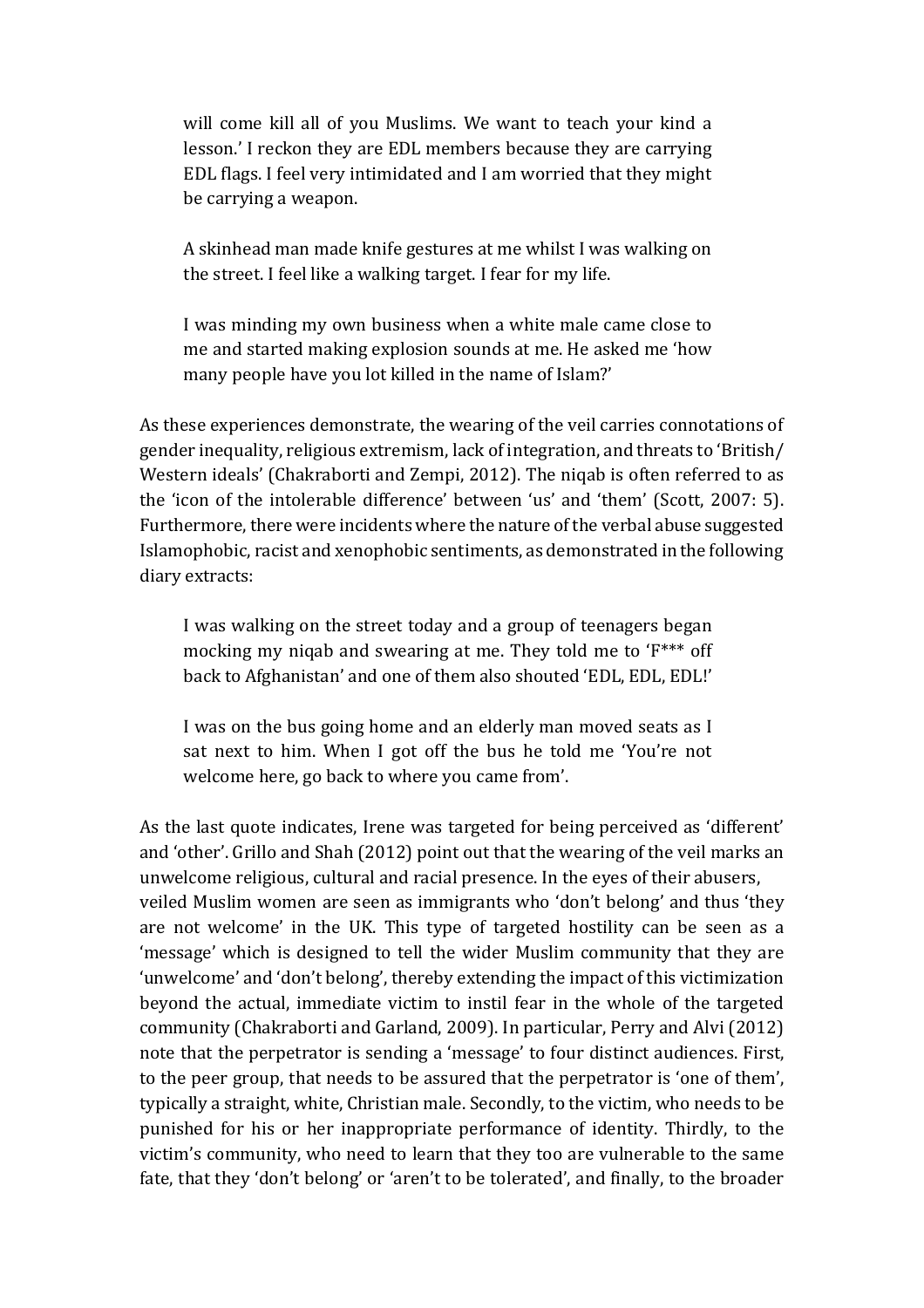community, who are reminded of the appropriate alignment of 'us' and 'them'. Furthermore, Irene was targeted for being white and visibly Muslim through wearing the veil, as the following quote indicates:

I was targeted by two teenage boys as I was leaving the train station. One of them was very aggressive and intimidating, shouting 'Whites are not meant to be Muslim' and told his friend 'Pull that thing off her face'.

On one level, when a veiled Muslim woman is targeted the offender will not be certain of the ethnic identity of the victim; however, being white indicates that this person is likely to be a convert to Islam. From this perspective, white veiled Muslim women are routinely perceived as British converts and thus they are targeted for their decision to convert to Islam. In the eyes of their abusers, converts have supposedly betrayed the British/Western values and thus they are often called 'traitors'. This discussion highlights the notion of 'intersectionality' of identities. Intersectionality can be understood as a nexus of identities that work together to render certain individuals as 'ideal' targets to attack (Yuval-Davis, 2011). This indicates that the targeted victimization of veiled Muslim women can be attributed to Islamophobic attitudes as well as to racist and xenophobic sentiments by virtue of the fact that these elements are often inextricably intertwined. In this regard Islamophobia, racism and xenophobia become mutually reinforcing phenomena, and hostility against veiled Muslim women should also be considered in the context of a more general climate of hostility towards 'otherness' (Zempi and Chakraborti, 2014).

The extent and frequency of Islamophobic hostility that Irene experienced varied considerably. The most common locations to be targeted were in the 'white' areas in Leicester, whilst she rarely received any negative attention in the Muslimdominated areas in Leicester. This demonstrates the significance of geography in rendering veiled Muslim women vulnerable to Islamophobic victimization. Similarly, throughout interviews and focus group discussions with veiled Muslim women in Irene's (Zempi, 2014) study, participants highlighted that the level of abuse that they suffered depended upon whether they were in their local community or whether they left their 'comfort zone', sometimes taking the bus to go to less familiar areas that did not accommodate 'difference' and Muslim 'otherness' in particular.

While in most cases verbal abuse was momentary when walking on the street, or while waiting for the bus, in other cases Irene was subjected to sustained periods of 'low-level' hostility, particularly when stuck within a confined space, such as on public transport or in a shop. 'Low-level' and everyday acts of hate and hostility have a 'drip-drip' effect that magnifies feelings of vulnerability; nevertheless, the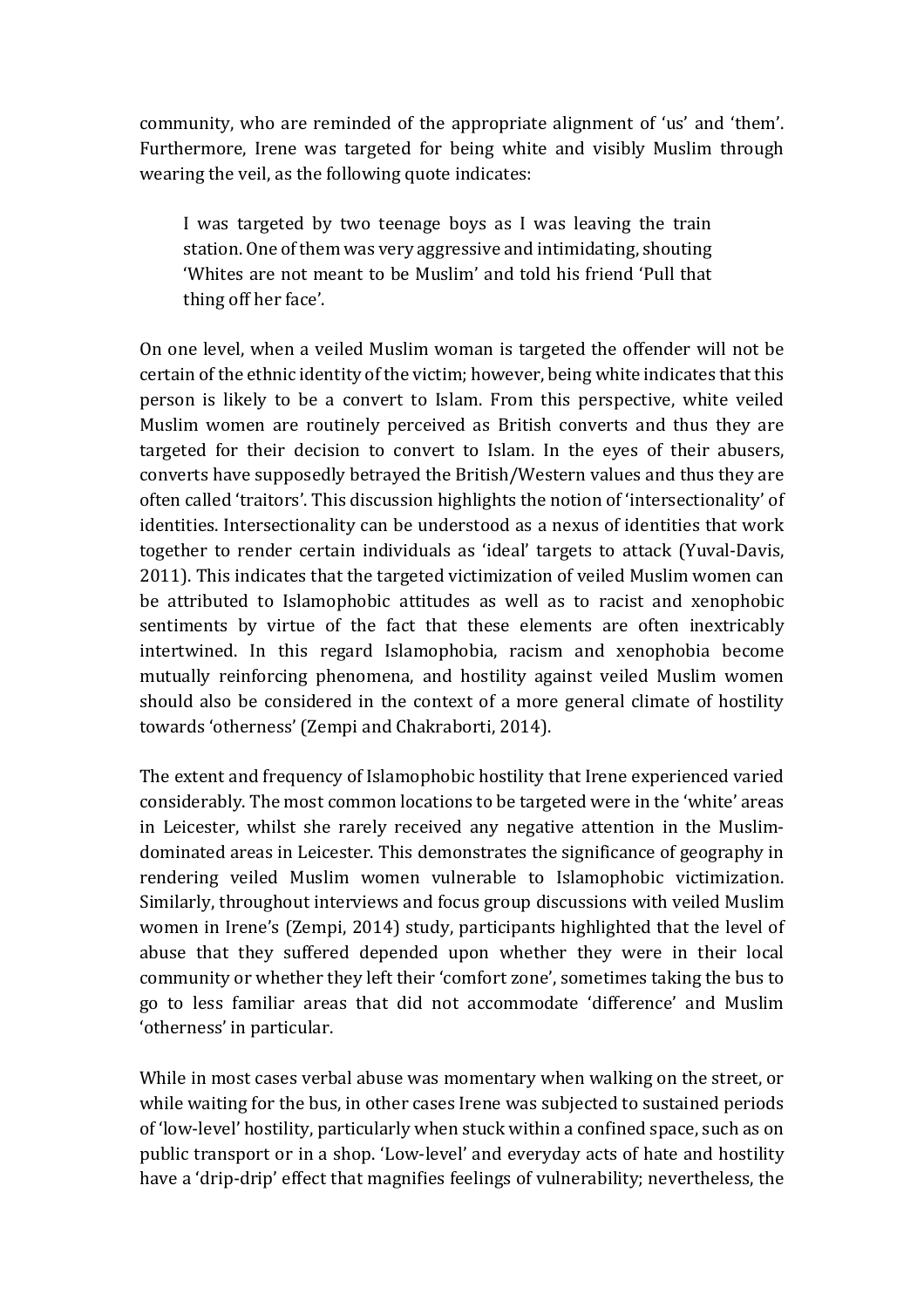cumulative harms of the more 'ordinary' everyday forms of Islamophobic hostility often go unacknowledged. In particular, unnecessary or persistent staring, dirty looks, being ignored and refused service were common examples of 'low-level', everyday hostility throughout Irene's experiences as a veiled Muslim woman. Evidence shows that 'low-level' hate crime incidents form part of an ongoing process of hate crime victimization that is repeated over protracted periods of time, sometimes escalating into threatening and abusive behaviour and to physical violence (Walters et al., 2016). These often seemingly inconsequential incidents are not always captured by official statistics (police-recorded hate crime) or within victim surveys, which means that large data on hate crime do not necessarily capture the frequently routine nature of 'low-level' and everyday acts of hate and hostility (Walters et al., 2016). To this end, 'low-level' and everyday acts of hate and hostility remain 'invisible' in official statistics. The following accounts are taken from Irene's research diary to illustrate examples of 'low-level', everyday hostility in terms of being ignored and refused service.

I am in the fruit market in town and the stall owner refuses to serve me. I feel humiliated and ashamed.

I am waiting in the queue to pay for an item in a shop. In front of me there is a white man who is served immediately. The person at the till seems to ignore me. I can't help thinking 'is it because I'm wearing the veil?' I feel angry as I am a regular customer at this store but it seems that the moment I put on the veil, the quality of customer service changes from excellent to zero.

Furthermore, physical attacks were much less common than verbal forms of abuse, with the exception of a passing car that threw eggs at Irene, as indicated in the following diary extract:

I feel quite upset as a car drove past me and a white male threw eggs at me and then he shouted something about Muslims. I am so shocked that I did not manage to get the car's number plate.

Similarly, veiled Muslim women who took part in Irene's (Zempi, 2014) study described incidents where people on the street or from moving cars had thrown eggs, stones, alcohol, water bombs, bottles, take-away food and rubbish at them. Moreover, several participants described suffering physical abuse such as having the veil removed, pushing, shoving, being beaten up and even incidents where passing vehicles had attempted to run them over. Nevertheless, Irene felt somewhat 'lucky' because, unlike some of these participants who had suffered more serious incidents of physical abuse, she had experienced mostly 'low-level' manifestations of Islamophobia. However, knowledge of these incidents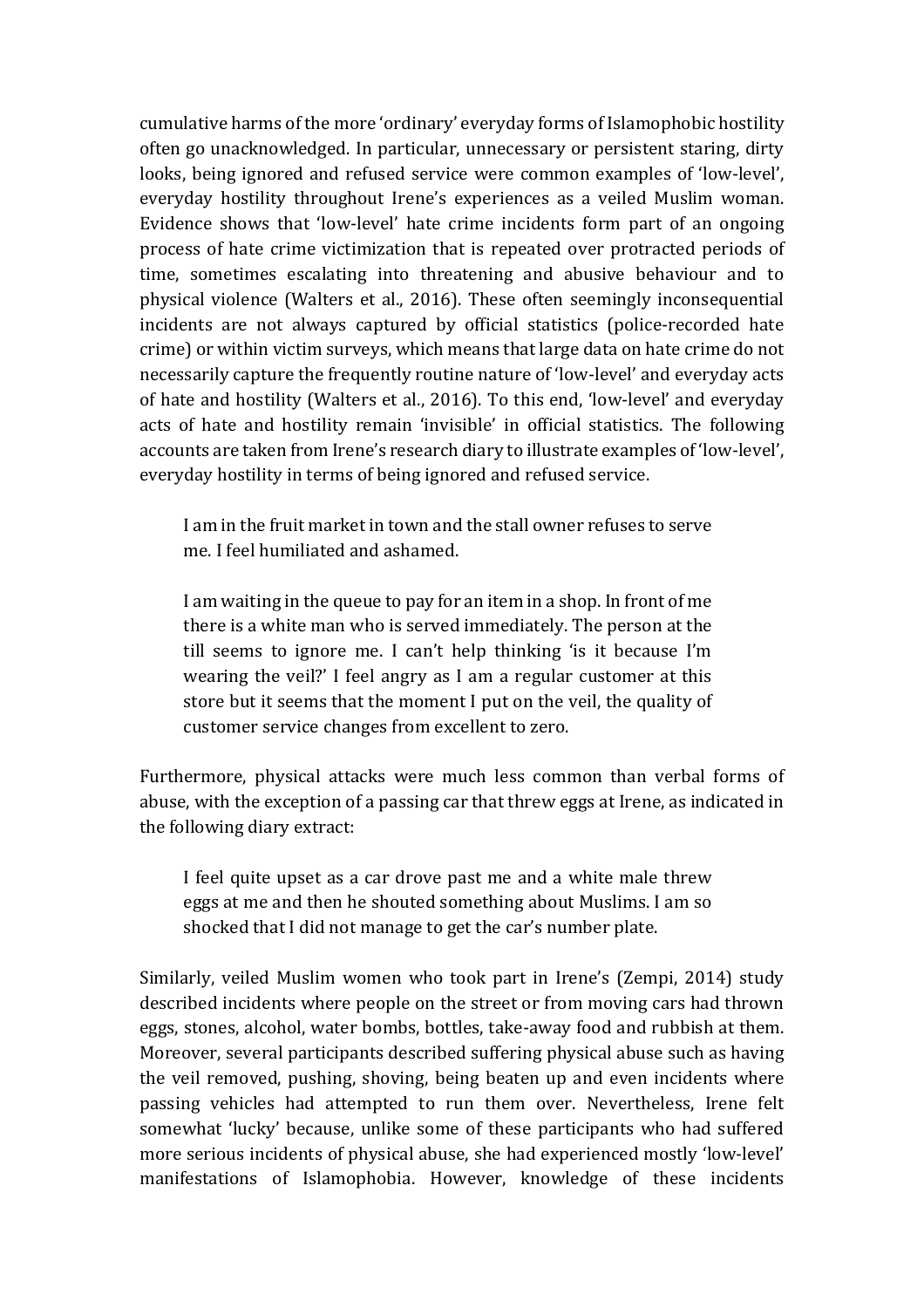heightened her concerns that verbal abuse could escalate into violent assault. Indeed, Irene was afraid that she could suffer similar experiences. Irene felt that she was equally vulnerable to physical abuse because of the visibility of her perceived Muslim identity, and thus she was scared for her safety in public. Similarly, experiences of Islamophobic victimization increased feelings of insecurity, vulnerability and anxiety amongst the veiled Muslim women who took part in Irene's (Zempi, 2014) study. Bowling (2009) states that persistent victimization can undermine the security of actual and potential victims, and induce fear and anxiety. As a result, a common sensation cited by veiled Muslim women is that of panic attacks, worry, extreme anxiety and depression, which stems from the fear of having to endure future victimization.

Indeed, verbal attacks coupled with the possibility of suffering physical attacks affected Irene emotionally, including feeling afraid, shocked and/or upset on particular occasions. Such feelings were particularly pronounced immediately after an incident, but they seemed to develop into longer-term anxieties. Irene gradually developed sleep problems and lost her appetite. Moreover, there were days when Irene felt reluctant to leave her house. She started to feel cautious, nervous, suspicious and distrustful of people that she encountered within public spaces. She gradually became more insular and wary of other people walking by on the street. The possibility of verbal and/or physical violence meant that Irene felt anxious, vulnerable and exposed when walking on the street or travelling on public transport. Eventually Irene became isolated and withdrawn. Hindelang (2009) points out that for an experience of victimization to occur, the prime actors – the offender and the victim – must have the occasion to intersect in time and space. Participants in Irene's (Zempi, 2014) study argued that by removing themselves from the public space or by reducing the time spent in public places, they reduced the probability of experiencing victimization. They spoke of feeling safe by confining themselves to their home as much as possible, as this provided them with protection from being attacked in public. Many participants explained that they would only go out if it was deemed absolutely necessary. In this case the home was understood as a retreat from the hostility of the outside world and a key source of a personal sense of security (Magne, 2003).

Clearly, employing autoethnography had emotional, psychological and physiological impacts upon Irene's wellbeing. Denshire and Lee (2013: 224) state that 'putting the self into the picture at all is challenging enough in this context, but putting the very notion of a self at risk opens up places of vulnerability'. However, at the time, Irene consciously downplayed the seriousness of the situation, and felt a strong need to portray herself as 'OK' to her colleagues, family and friends because she feared that she would be prevented from completing the autoethnographic part of the research. This also meant that Irene suffered in silence and received no support with experiencing this victimization.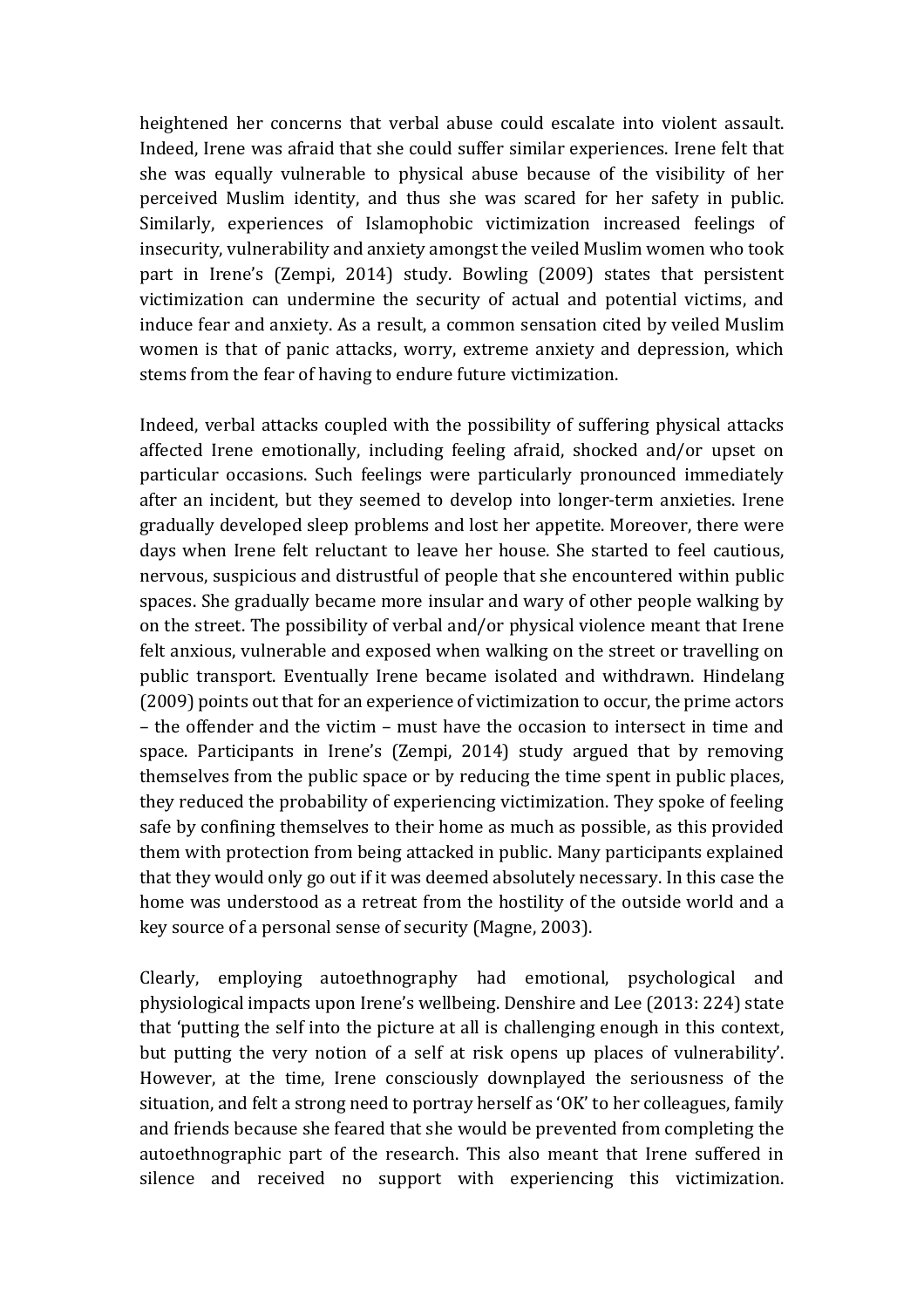Nevertheless, as will be discussed later on, the value of potentially putting herself at risk was premised on the insights into the victimization of veiled Muslim women that autoethnography provided her with, which would not have been possible had she not worn the veil herself. Gaining 'insider' knowledge is something that Irene would not have learnt from the interviews alone, especially as a non-Muslim woman researching Islamophobia.

## **Imran's experiences 'in the field'**

Imran's experiences of harassment and intimidation as a result of his visible Muslim identity in public spaces included name-calling, swearing and threats of physical violence. Specifically, persistent staring or being ignored, being sneered and sworn at, and called a 'F\*\*\*\*\* terrorist' were part of his daily experiences in public in Birmingham. Mythen et al.'s (2009) study investigated anti-Muslim hate crime towards young British Pakistanis in the north-west of England. Their study involved a series of four focus group sessions with 32 British Muslims. They state that:

The degree of individual physical intimidation and harm endured by our respondents was sobering . . . this included physical attack, being spat on, verbal abuse, damage to property and having clothing forcibly torn or removed. We would point out that we do not anticipate that our sample is unique with regards to the degree of individual victimization suffered. (Mythen et al., 2009: 743)

Correspondingly, in the following extract Imran recounts his first day in public as a 'visible' Muslim man:

My first trip was to the city centre in Birmingham, something I often do without any problems as a non-identifiable Muslim man. Before leaving, I sprinkled some Islamic attar [perfume] on my jubba, wore my Islamic cap and caught the bus to the city centre. I sat down and began reading my newspaper. After a while, a group of teenage girls sat behind me and began laughing hysterically. One of them shouted: 'Look, we have a YOU KNOW WHAT on the bus' and then one of the other girls shouted: 'Yes! We have a filthy terrorist on the bus.' I confronted them by asking them 'why did you say that?' They said 'Yes, so what if we said that? What are you gonna do about it?' I remained silent. The bus was full with people but no one came to my defence. I wanted someone to stand up for me. I wanted someone to say that I am not a terrorist just because I have a beard. I sat back on my seat and kept counting each stop. When my stop arrived, I was just so relieved I could get off the bus. When I got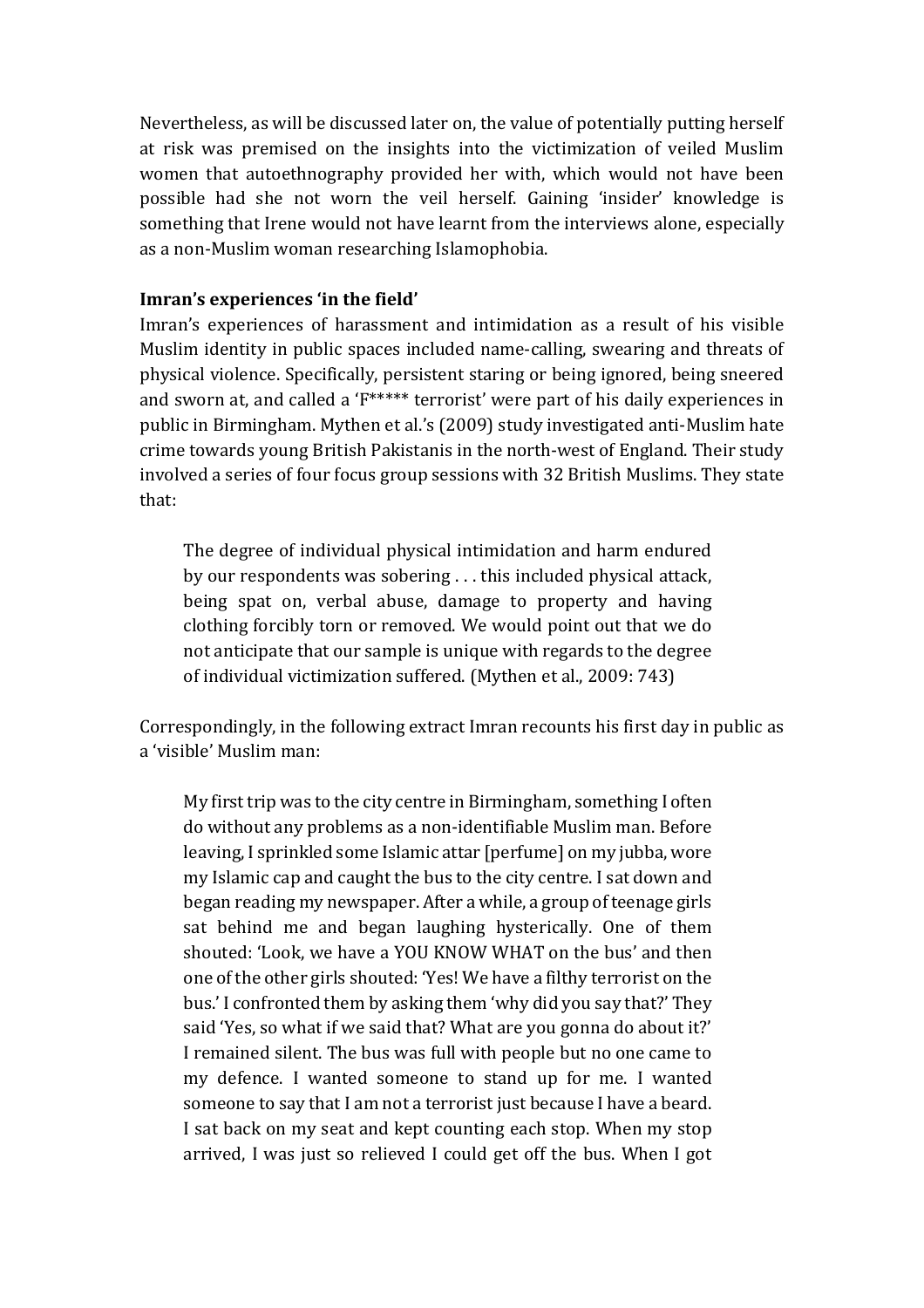home that evening I couldn't stop thinking 'Why me? I have not done anything wrong'.

Cole and Maisuria (2007) argue that Muslims who are visibly identifiable are more likely to suffer abuse because of their appearance. They state that: 'People who appear to be of Islamic faith (wearing a veil, sporting a beard, or even carrying a backpack) are immediately identified as potential terrorists' (Cole and Maisuria, 2007: 104). The following quote is another extract from Imran's diary, which demonstrates the perpetrators' perception of Imran as a potential terrorist.

Today I drove to another suburb of Birmingham. When I got there, I parked my car and went to a shop nearby to get a cold drink as it was a very hot day in the summer. As I was walking towards the shop, I heard a loud noise from a car and two men shouting out: 'You terrorist scum'. I started walking faster and got into the shop. Fortunately, the two men did not follow me in the shop, but as I entered the shop, the customers just stopped and looked at me as if I was wearing a suicide vest. I felt a cold shiver run down my spine. I could not stay in the shop but I could not go outside either. I felt trapped.

Additionally, Imran was perceived as 'suspicious' by staff in shops and was even followed around by security guards, as the following diary extract indicates:

I was in the supermarket walking around looking to buy some food for my children. Whilst shopping, I noticed a security guard following me around, and then turning his face every time I looked back at him. At some point he came close to me and said: 'We have had some thefts happen recently. I would like to have a quick chat with you'. I felt quite upset and said: 'I'm sorry but you've got the wrong person. I have not stolen anything'. He replied: 'I'm not accusing you of stealing but I'd like to have a quick chat with you'. I said 'No, the reason you want to have a chat with me out of all the other people in this store is because I'm a Muslim'. He said: 'No sir, it's just part of our policy'. I felt humiliated, embarrassed and feeling as a second-class citizen.

Because of his Asian background, Imran also suffered verbal abuse such as 'P\*\*\* terrorist', which indicated both Islamophobic and racist attitudes. This indicates that link between religion and race whereby Islamophobia is understood as a 'new' form of racism (Law, 2010). From this perspective, the victimization of Muslim men can be attributed to Islamophobic attitudes as well as to racist sentiments by virtue of the fact that these elements are often inextricably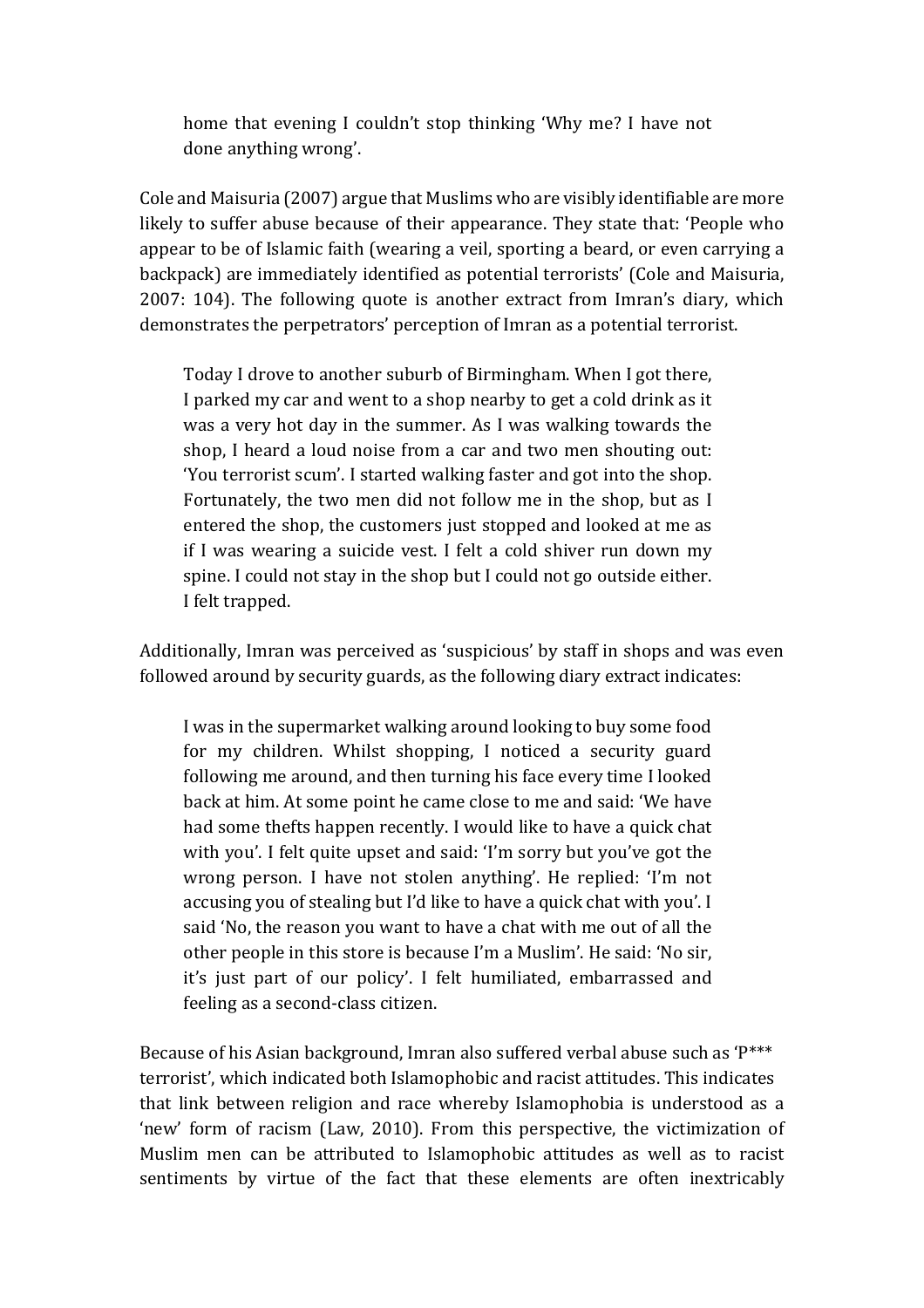intertwined. In this regard Islamophobia and racism become mutually reinforcing phenomena. Modood (1997) identifies that Islamophobia is at the heart of contemporary British and European cultural racism. Bhikhu (2000: 60) observes that contemporary anti-Muslim racism is 'one of the most serious forms of cultural hostility in modern Europe'. In this context, Islam is routinely portrayed as an external 'threat' to distinctly European norms and values. Similarly, Cole and Maisuria (2007) point out that Islamophobia is a product of racism and therefore racist abuse can also be viewed through the lens of Muslims being a 'risky' group. They state that, similar to other forms of racism, Islamophobia can be cultural, biological, or both. They note that: 'The racist term, ''Paki'' co-exists with the racist term of abuse, ''Bin Laden''' (Cole and Maisuria, 2007: 103). Accordingly, the following extracts from Imran's diary demonstrate the link between racism and Islamophobia:

I was walking down a busy street in Birmingham and two teenage girls walked past me and said amongst themselves: 'Get THEM out of our country!' I looked at them and said 'Our country! This is my country too'. At that point, a group of young white males stood next to the girls and told them 'Is this guy messing with you? You P\*\*\* scumbag'. For the first time in my entire life I was fearful for my life. I felt weak and a real sense of despair, agony, anxiety and helplessness.

Today I used the train, I noticed a group of men on the platform looking in my direction and talking angrily. I got on the train and one of them brushed me aside and shouted at me 'F\*\*\*\*\*\* watch where you are going'. I apologized despite not pushing him. I sat in my seat and carried on reading my book. I was then approached by one of them who said 'Typical P\*\*\*.' I got up and sat on another seat and the other two men followed me. I stood for the rest of my journey as I was afraid that they might actually physically attack me. When I got off the train, these men began to swear and shout abuse towards me from inside the train.

Imran portrayed himself as a 'visible' Muslim man in public spaces in Birmingham for four weeks, but he felt relieved when autoethnography was over. However, for those Muslims who are identifiable 24/7, experiencing Islamophobia is never over; rather, it is part and parcel of being visibly Muslim. Some of Imran's friends, who are visibly identifiable Muslim, had warned him: 'Imran, they will punch you and kick you and tell you ''get out of our country, you don't belong here'''. In the length of time that Imran conducted this fieldwork, the impact of the abuse that he suffered was immense. As a result of these experiences, he felt embarrassed, humiliated, 'not wanted', and in some cases he started questioning whether he was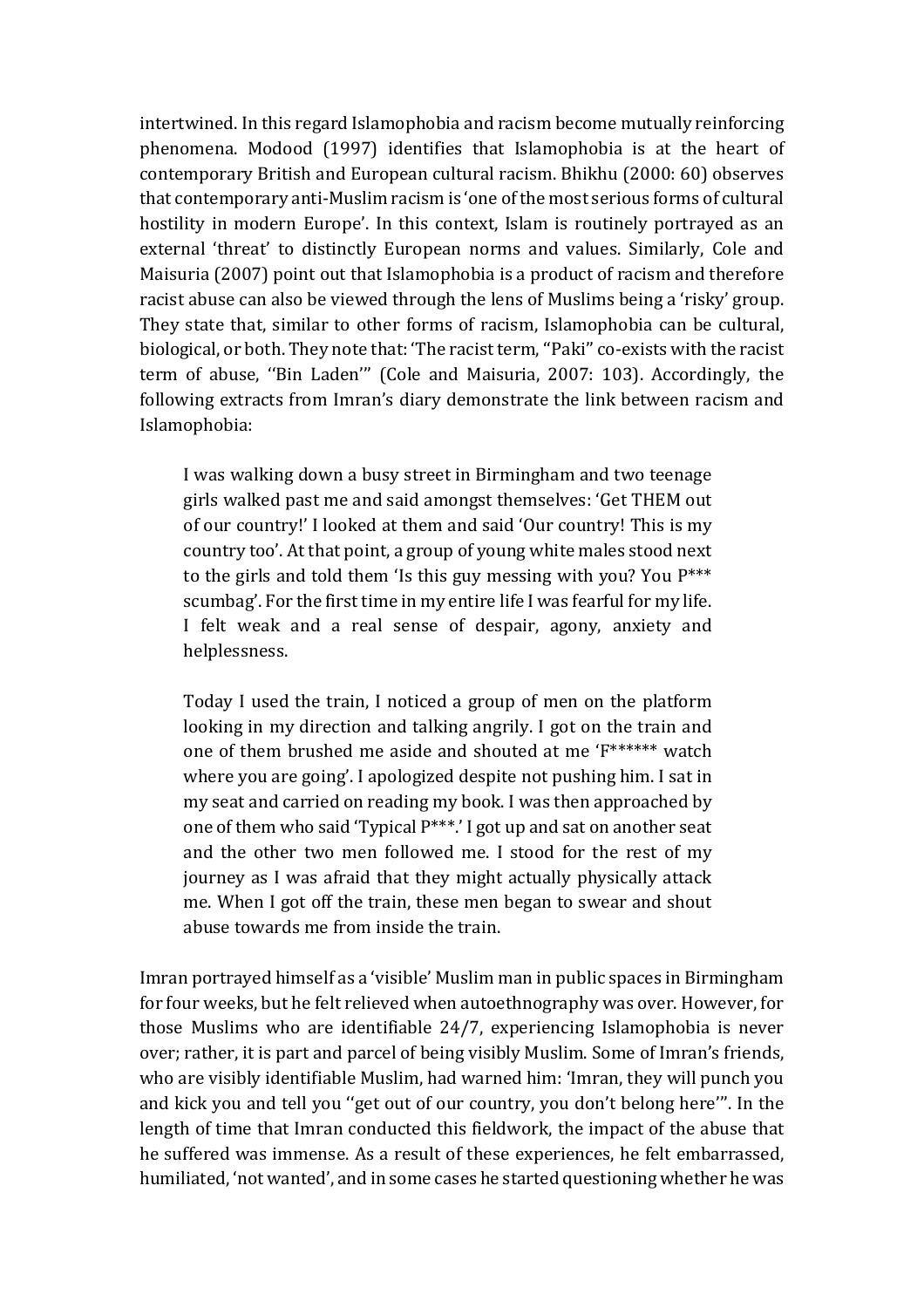really accepted in this country as a British Muslim. He also felt fearful, humiliated and emotionally bruised, despite not having been physically attacked. In some cases, he felt 'guilty' about his Muslim identity and its visibility. This sense of 'guilt' is demonstrated in the following extract:

I was on the bus today, and the name-calling and abuse I got made me feel humiliated. I blame myself, somehow I feel it is my fault. Even though I have not done anything wrong, I feel like someone has just punched me in my stomach. I keep asking myself 'Why? Why was I targeted and no one else on the bus? Why did they call me a ''terrorist''? Why did no one step in to help me?' I look at myself in the mirror and think 'should I just shave my beard and change my clothing?' Maybe that would be easier as I would not have to suffer this abuse.

Padela and Heisler (2010), whose study assessed the discrimination faced by Arab American Muslims after 9/11, found that victims demonstrated increased levels of psychological distress. In Imran's case, writing down his feelings and experiences in the diary helped him to cope with it. However, he gradually became isolated and withdrawn; he even kept his distance from his family and friends. There were days that he would not enter into conversation with his family, and he would avoid having dinner with them or talking to them, as indicated in the extract below:

As a family we always make time to eat dinner together and discuss our day but during the fieldwork I avoided speaking to my family. At dinner, I was not hungry and my wife kept asking me 'are you ok? Has something happened today?' Instead of using this opportunity to share my feelings, emotions and experiences, I just went upstairs and tried to go to sleep. I could not forget the faces and the voices of each individual who abused me, and this made me feel even more upset. I felt angry but the overwhelming response has been one of sadness, guilt, isolation and withdrawal.

Birmingham is a diverse and multi-cultural city, and a place Imran is proud to call 'home', but his experiences of Islamophobic victimization challenged his sense of 'belonging'. In hindsight, Imran felt that he should have reported these incidents to the police but, similar to most victims of hate crime, he felt that the police would not take it seriously. Githens-Mazer and Lambert (2010) found that most Muslim Londoners who had been victims of Islamophobic hate crimes since 9/11 did not report their experiences to the police. They state that: 'While some of the more serious attacks of the kind we have illustrated have been reported to police, the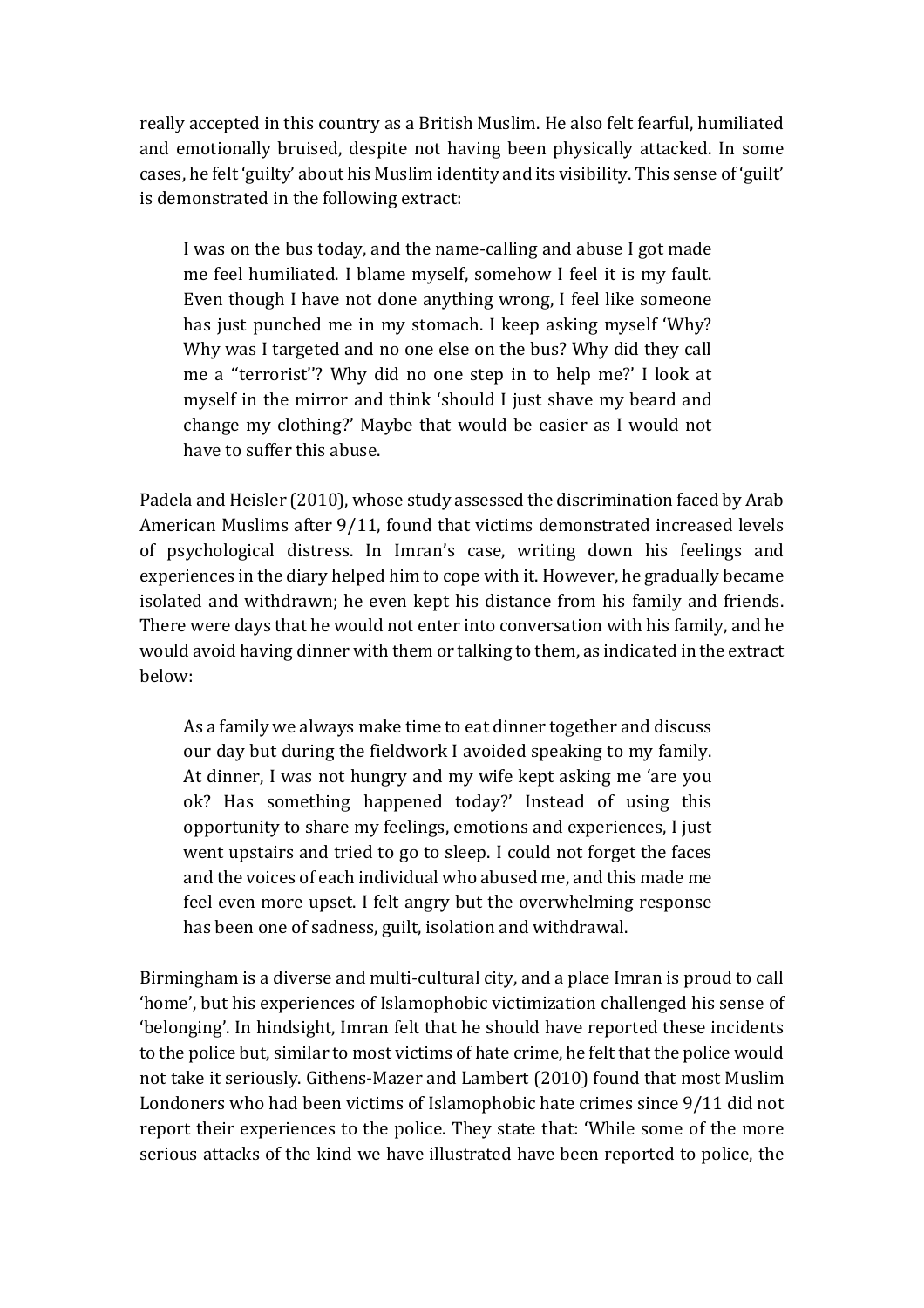overwhelming majority of Muslim victims of hate crimes appear not to have reported the incidents to police' (Githens-Mazer and Lambert, 2010: 38).

### **Advantages and limitations of doing autoethnography**

Using autoethnography in order to understand victimisation and specifically Islamophobia is hugely novel in criminological ethnography. A key question that arises is whether can we research victimisation through autoethnography. Our experiences show that doing autoethnography can be a 'difficult path'. On the one hand, using autoethnography provided us with 'insider' knowledge of Islamophobic victimisation. Insider research refers to when the researcher conducts research with a group of which he or she is a member, based on characteristics such as religion, race/ethnicity, gender and sexual identity (Asselin, 2003; Kanuha, 2000). Insider research is considered to be from an emic perspective, as it involves the description of a phenomenon that is understood by the researcher who has also experienced it (Spiers, 2000). Being of an insider position is associated with various advantages, such as promoting a more balanced understanding of the research population and the transference of information from the participant to the researcher (Labaree, 2002). This can be particularly useful in research with groups that have been under-represented, oppressed or marginalised. At the same time, outsider researchers are accused of lacking understanding (Savvides et al., 2014). From this perspective, it is argued that outsiders cannot understand or represent accurately the experiences of their participants. This is a particularly salient topic when research is conducted with stigmatised, 'other' communities (Hayfield and Huxley, 2015).

As mentioned earlier, Imran has been investigating Islamophobia for the last decade. Although he is Muslim, Imran has never experienced Islamophobic abuse in public, possibly because his Muslim identity is not 'visible'. Therefore, although he could be perceived as an 'insider' based on his religion, he could also be seen as an 'outsider' on the basis of his non-visible Muslim identity. Indeed, Imran was criticised by one of his participants as lacking understanding because of his nonvisible Muslim identity. For Irene, being an Orthodox Christian female researcher meant that she was perceived as an 'outsider' by her participants. Using autoethnography enabled us to see the world through the eyes of our participants; nevertheless, we were not fully insiders. Rather, autoethnography provided us with an 'outsider within' status which generated a distinctive standpoint vis-à-vis existing sociological paradigms (Hill Collins, 1986). Mohanty (2001) highlights the unique standpoint that the 'outsider within status' can generate. To this end, we developed a particular way of seeing reality. In the words of Hooks (1984: vii), 'we looked from the outside and in from the inside outside … we understood both'. Hill Collins (1986) notes that despite the obstacles of being an outside within, researchers can benefit from this status. Hill Collins (1986) notes the ability of the 'outsider within' researcher to see patterns that maybe more difficult for those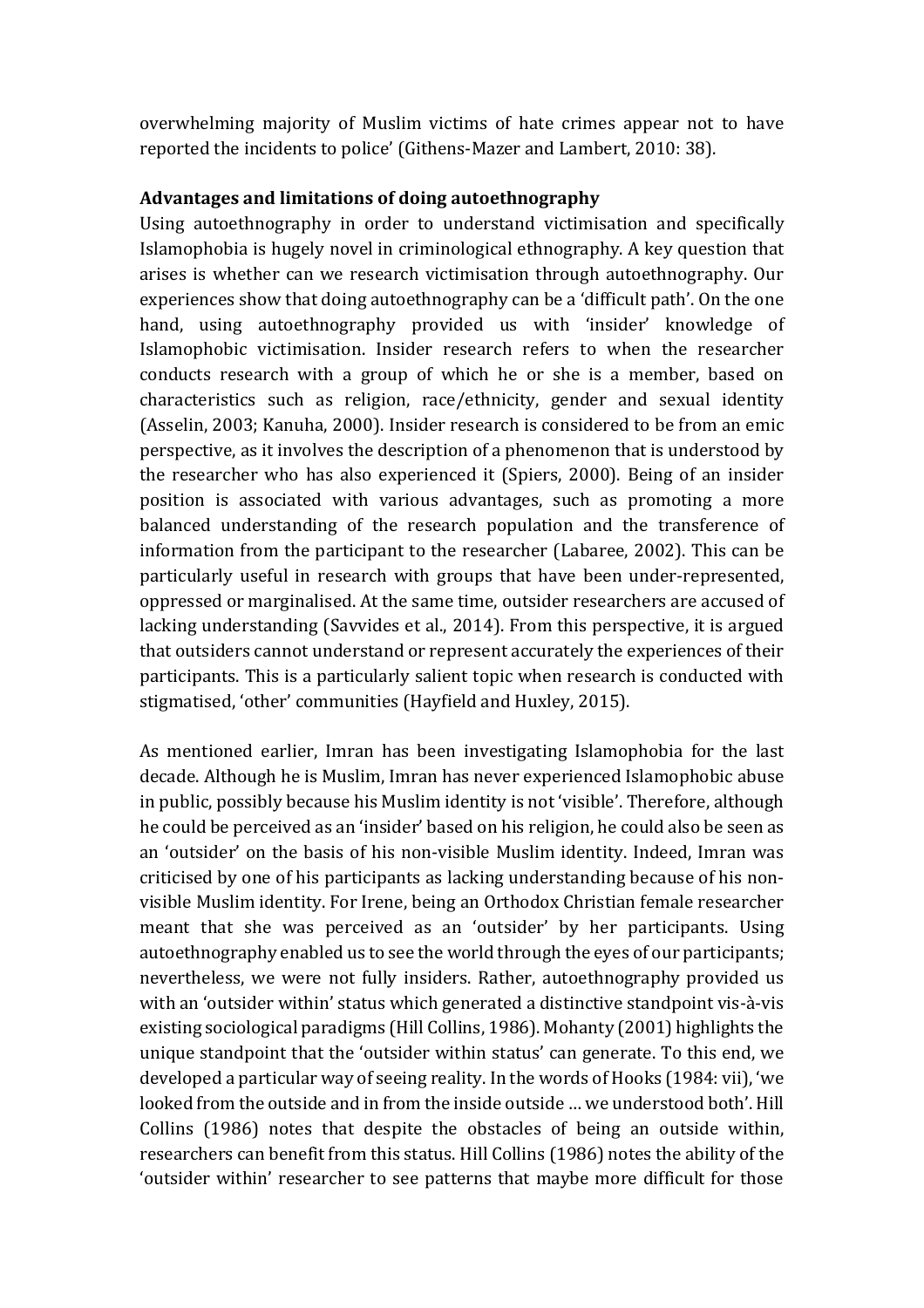immersed in the situation to see. As 'outsiders within', we have enriched contemporary sociological discourse on Islamophobic victimisation (Mohanty, 2001). Correspondingly, our 'outsider within' status helped us to accurately interpret participants' stories, and represent their 'voices' regarding the nature, extent, and impact of Islamophobic victimisation. Becoming 'visible' Muslim helped us to deepen our empathy and understanding of the targeted victimisation of 'visible' Muslim men and women in public spaces in the UK.

Our goal was to see the world through someone else's eyes, using ourselves and specifically our bodies, as a research instrument. That said, we do not argue that one needs to turn oneself into a victim and to experience victimhood, in order to write about it. We acknowledge that this would be both analytically and ethically problematic. Rather, our approach was a process of exploration, exploring an empirically still unknown territory: employing autoethnography to research Islamophobia. This approach highlights the 'emotional labour' that is required to make the connections between experiences and insight/knowledge. The term of 'emotional labour' was initially developed by Hochschild (1983), who explored the experiences of flight attendants and how they managed their emotions on a day-to-day basis on the job. Hochschild (2003: 7) argued that qualitative research often involves a form of 'emotional labour', a situation where one is required 'to induce or suppress feeling in order to sustain the outward countenance that produces the proper state of mind in others' (2003: 7). Hochschild (1983) referred to the 'human costs' of emotional labour, from 'burnout' to feeling 'phony', 'guilt' and 'self blame'.

It is clear from the data presented here that we both undertook a significant amount of emotion work. From the perspective of 'emotional labour', there were certain 'costs' involved in both studies. Feelings of emotional exhaustion and physical distress emerged because of the intimidation, abuse and hostility we experienced from members of the public. Thus doing autoethnography allowed us to experience many of the emotions that victims feel when they experience Islamophobia such as depression, sadness, fear, anxiety, suspicion, anger, helplessness and isolation. Dickson-Swift et al. (2009) note that qualitative researchers working with particularly traumatic material may be subject to a degree of vicarious traumatisation. Vicarious traumatisation can be defined as the process by which individuals listening to and working with the traumatic experiences of others begin to experience the effects of trauma themselves. Using Goffman's (1959) work on social identities, we felt that our 'virtual social identities' (the way we were perceived by others) entirely eclipsed our 'actual social identities'. This led us both to a loss of a sense of 'self', which prompted questions such as: who am I; what am I doing/have I done this for; what do I think about what is going on here; am I allowed to have opinions on the things I am observing; what is/was the point of this; and where do I fit in now?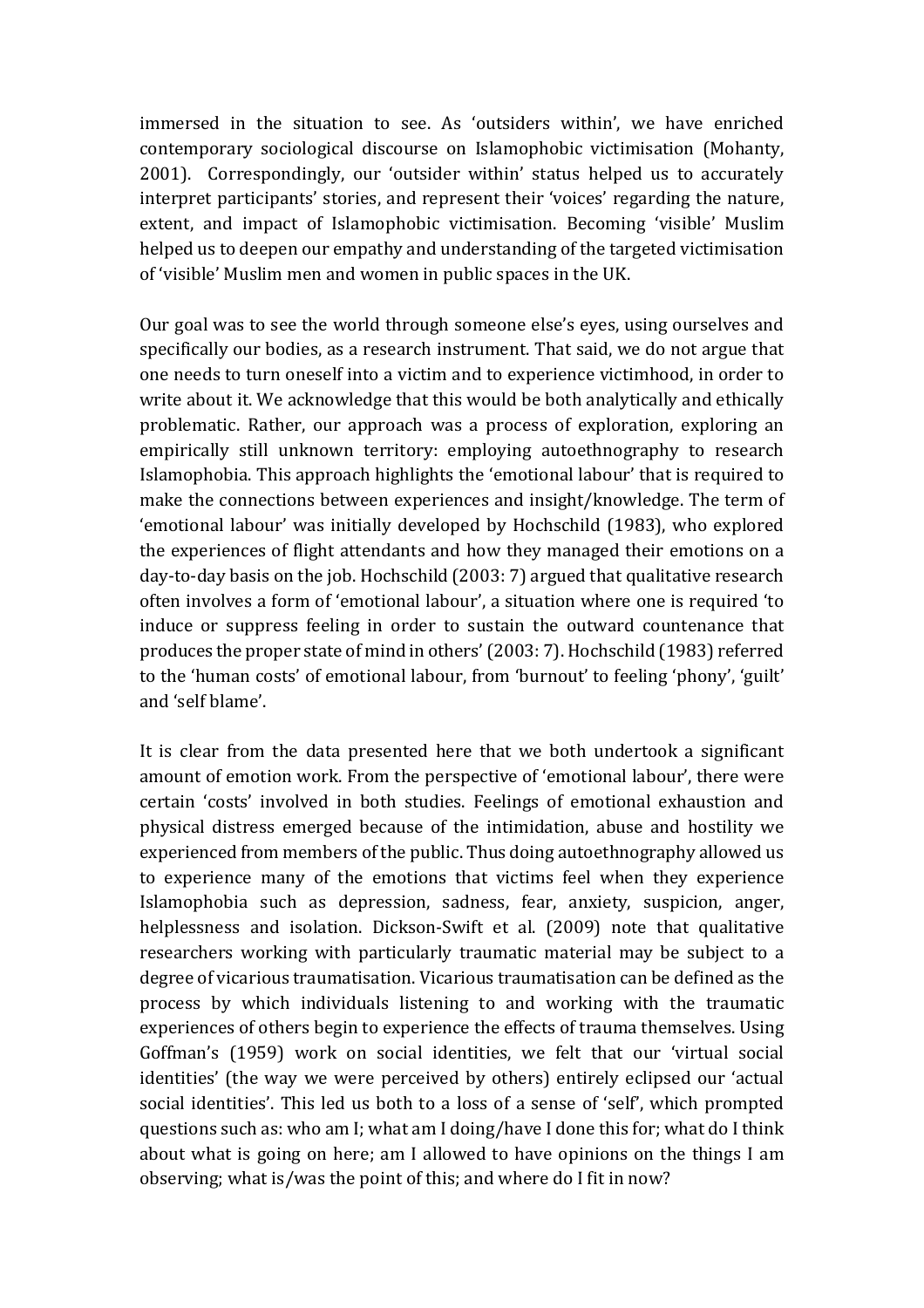Moreover, doing autoethnography entailed certain ethical problems in both cases. As Campbell (2016: 100) notes, "the central maxim for the ethical researcher is 'do no harm". From this perspective, all researchers – regardless of whether they are using qualitative, quantitative or mixed methods – must take into consideration the effect their study will have on any human participants. In traditional research, one of the ways of countering any ethical issues is to obtain informed consent from the study participants. In autoethnographical studies, one might argue that informed consent in implicit, as the only participant is the researcher; however, for Sikes (2008) autoethnographical accounts put the researcher on 'dodgy ground'. As Campbell (2016) points out, it is inevitable that other people will be (in)direct participants in autoethnographic research. It is not always possible to obtain consent from people when we do not know if and how they will be part of the story. She argues that it is not practically feasible to say to people that 'I am an autoethnographer and I might write something which may or may not have a connection to you one day' (Campbell, 2016: 103). In both our studies, although it was not possible to get their consent, we ensured complete anonymity for members of the public. Moreover, we did not engage in activities such as audio or video recording, which could have potentially revealed people's identity.

At the same time though, using autoethnography in the form of covert research entails additional ethical problems. During the process of autoethnography, we assumed a covert role and did not disclose to members of the public that we were researchers. Admittedly, using autoethnography in the form of covert research is perhaps ethically dubious due to there being a level of deception involved. We both developed feelings of emotional distress as a result of this. As Lofland and Lofland (1995) point out, researchers may feel uncomfortable if they deceive the people being observed when they do not totally reveal the true nature of their study. However, covert research can uncover phenomena that would otherwise remain inscrutable. We argue that assuming a covert role was essential to the success of our research projects. It is highly likely that people's awareness of our status as researchers would influence how they treated us, which would potentially mask the true dimensions of public expressions of Islamophobic prejudice and hostility. Therefore, although there are important ethical questions here, the fact remains that in this instance, withholding our true identity was entirely ethically defensible.

Finally, it is perhaps no coincidence that the nature, extent and impact of Islamophobic hostility that we experienced when doing autoethnography echoes visible Muslims' experiences of Islamophobic victimisation. This shows that the themes we have identified as important when conducting autoethnography on Islamophobic victimisation resonate with themes that echo aspects of visible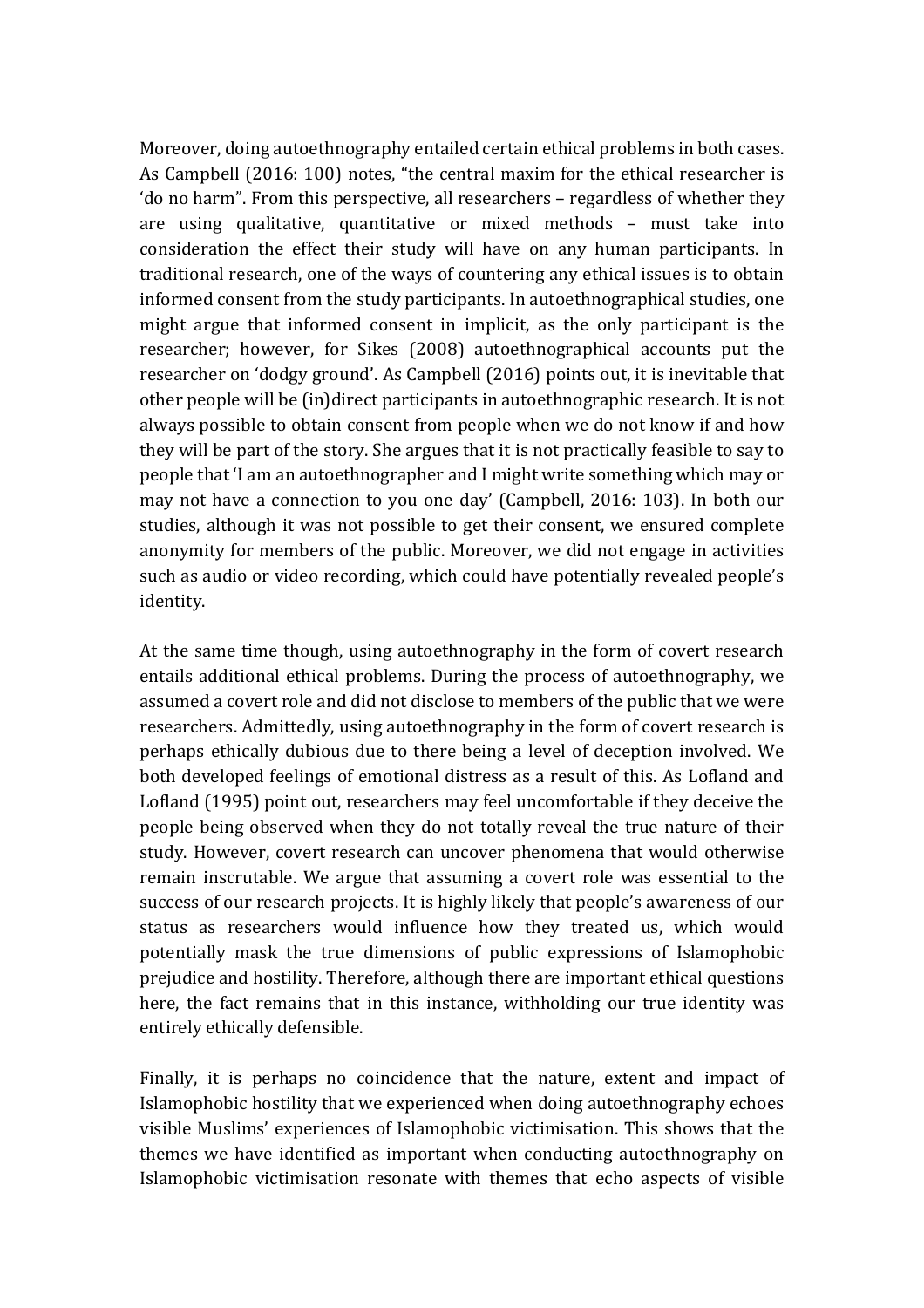Muslims' experiences of Islamophobic victimisation. That said, we are both of the view that it is not possible for 'outsiders', no matter how skilled in (auto)ethnographic technique, to ever fully grasp the experience of being visibly Muslim on the basis that they live in a context where they are vulnerable 24/7. Their experiences of Islamophobic victimisation will always be more authentic and the emotional, psychological and physical impacts will be exponentially more deeply felt. However, it is important to recognise that autoethnography provided us with a unique insight into visible Muslims' vulnerability to Islamophobic victimisation in public. Through our projects, we were able to identify the role of the 'visibility' of our (perceived) Muslim identity in 'triggering' Islamophobic hostility in public spaces. For Irene, it is her non-Muslim background that makes her experiences so useful in terms of recognising the role of wearing the veil as a 'trigger' to Islamophobic attacks. Similarly, Imran would not have been abused had he not wore the jubba and grew a beard. The fact that we do not normally wear Islamic clothes allowed us to see the difference in people's behaviour in public spaces, and expose the problem.

#### **Conclusion**

In this paper, we have reflected upon our personal experiences of undertaking autoethnography on Islamophobic victimisation. Despite our 'outsider' status (as an Orthodox Christian researcher for Irene and a non-visible Muslim researcher for Imran), we used autoethnography purposefully and tactically in order to research the experiences of victimised 'others'. This approach is extremely novel in criminological ethnography. Purposeful attempts to research victimisation through autoethnography are literally unheard of. In light of the high emotional and physical demand of autoethnography, a key question that arises is whether can we research Islamophobic victimisation through autoethnography. Our experiences of doing autoethnography show that this research method can be a 'difficult path'. On the one hand, using autoethnography allowed us to gain 'insider' knowledge. In this regard, gaining 'insider' knowledge contributed to the process of understanding visible Muslims' experiences of Islamophobic victimisation in public. On the other hand, there were certain 'costs' involved. Using our own experiences as the vehicle, we illustrated the harmful effects of Islamophobic abuse such as emotional, psychological and physical impacts. Indeed, fieldwork evoked feelings of guilt, sadness and anger, leaving us upset and depressed. Moreover, there were ethical as well as moral issues involved such as putting ourselves at risk and doing covert research. We agree with Taber (2010: 5) who states that 'researchers must continually push methodological boundaries in order to address research questions that cannot be explored with traditional methods'. However, it is important that the risks presented by autoethnographic research on victimisation are balanced against the opportunities to generate appreciative criminological data.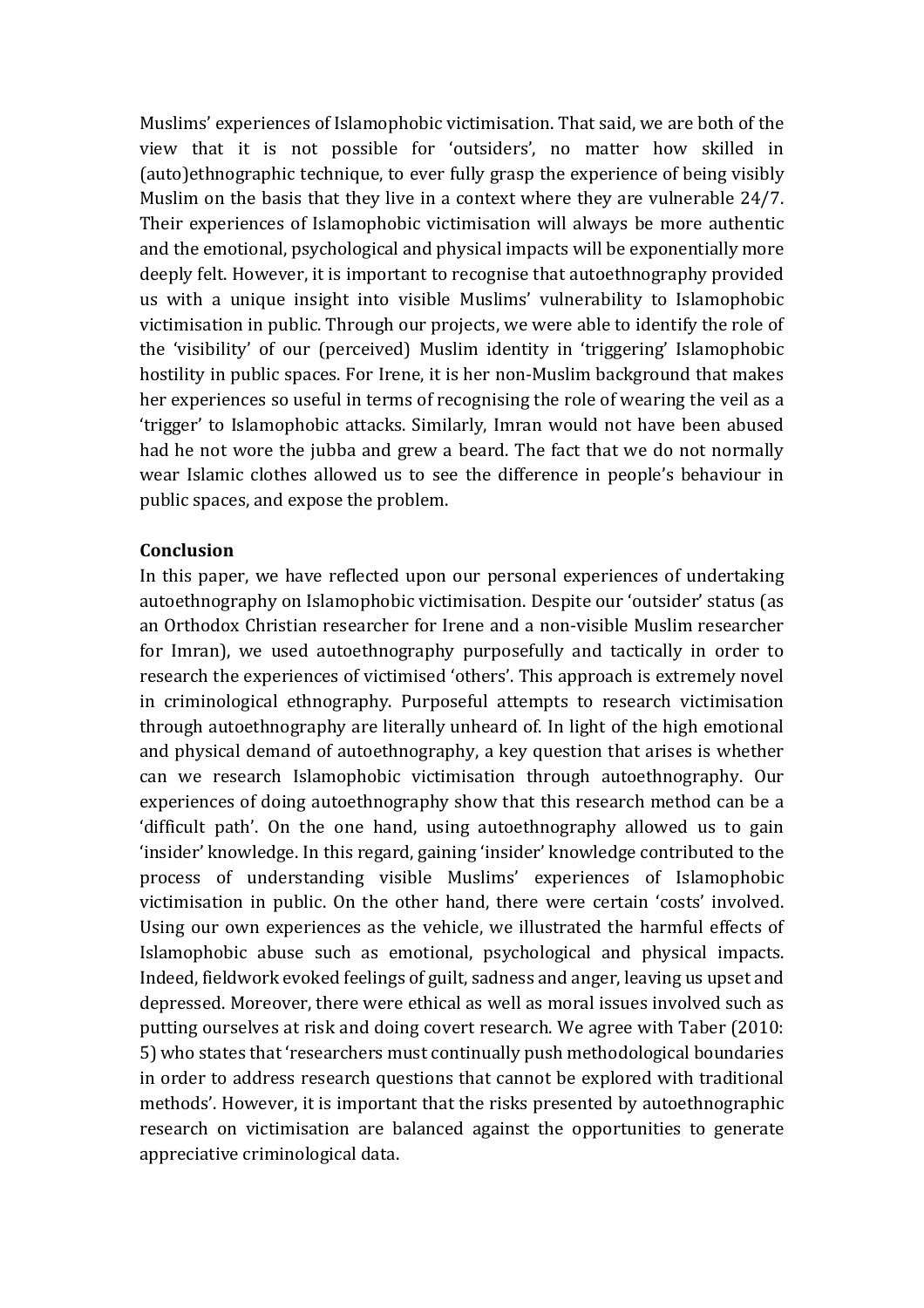### **References**

Abbas T (2004) After 9/11: British South Asian Muslims, Islamophobia, multiculturalism, and the state. American Journal of Islamic Social Sciences 21(3): 26-38.

Allen C (2010) Islamophobia. Surrey: Ashgate.

Allen C, Isakjee A and Young O (2013) Understanding the Impact of Anti-Muslim Hate on Muslim Women. Birmingham: University of Birmingham.

Anderson L (2006) Analytical autoethnography. Journal of Contemporary Ethnography 35(4): 373-395.

Asselin ME (2003) Insider research: Issues to consider when doing qualitative research in your own setting. Journal for Nurses in Staff Development 19: 99-103.

Bouteldja N (2011) Unveiling the Truth: Why 32 Muslim Women Wear the Full face Veil in France. London: Open Society Foundations.

Boutelja N (2014) France vs. England. In: Brems E (ed) The Experiences of Face Veil Wearers in Europe and the Law. Cambridge: Cambridge University Press, pp.115-160.

Bowling B (2009) Violent Racism: Victimisation, Policing and Social Context. In: Williams B and Goodman-Chong H (eds) Victims and Victimisation: A Reader. Maidenhead: Open University Press, pp.45-57.

Brems E (2014) Introduction to the volume. In: Brems E (ed) The Experiences of Face Veil Wearers in Europe and the Law. Cambridge: Cambridge University Press, pp.1-17.

Campbell E (2016) Exploring Autoethnography as a Method and Methodology in Legal Education Research. Asian Journal of Legal Education 3(1): 95-105.

Chang H (2016) Autoethnography in Health Research: Growing Pains? Qualitative Health Research 26(4): 443-451.

Charmaz K (2006) Constructing Grounded Theory: a Practice Guide through Qualitative Analysis. London: Sage.

Cole M and Maisuria A (2007) 'Shut the f\*\*\* up', 'you have no rights here': Critical Race Theory and Racialisation in post-7/7 racist Britain. Journal for Critical Education Policy Studies 5(1): 1-27.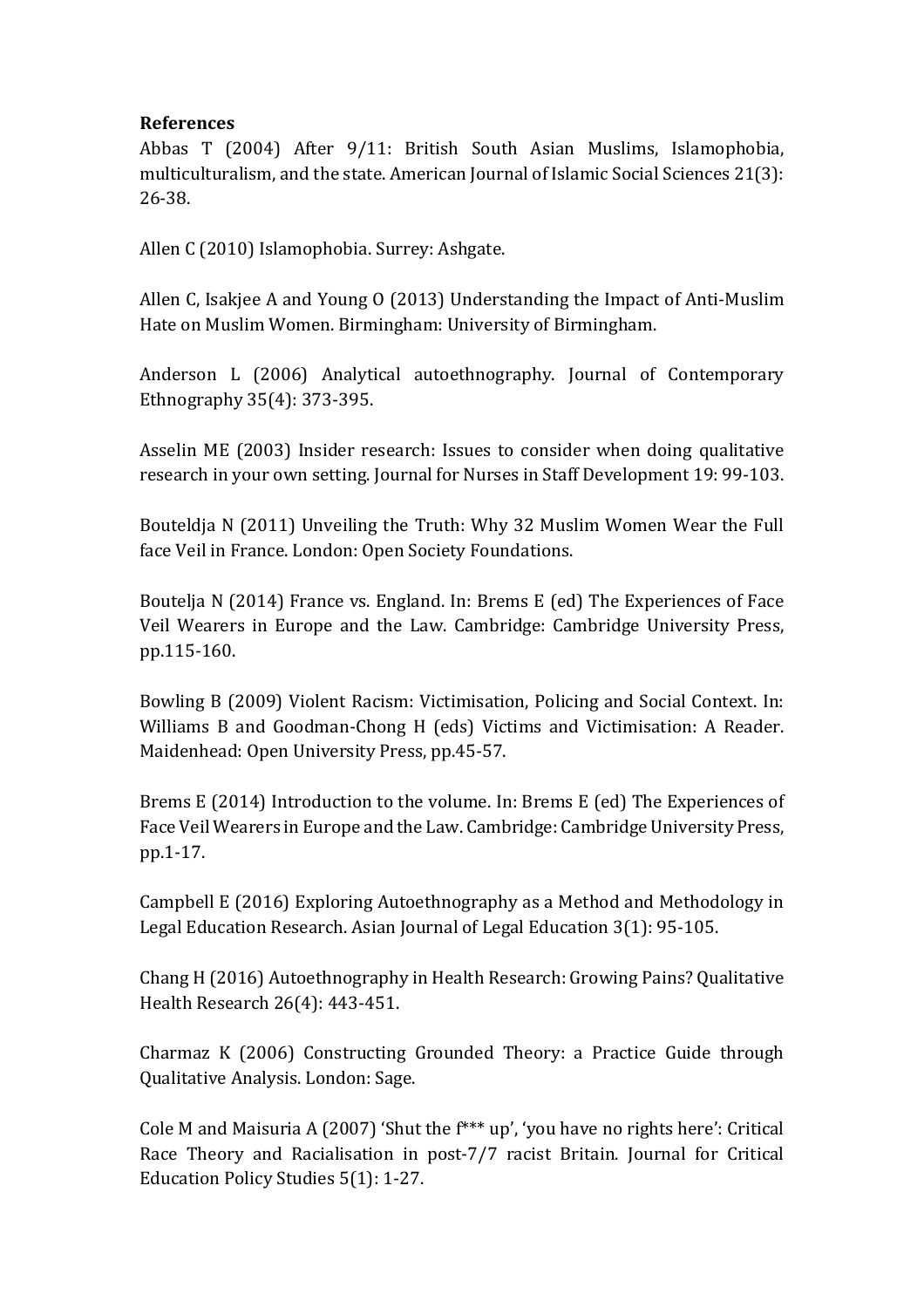Crewe B (2009) The Prisoner Society: Power, Adaptation, and Social Life in an English Prison. Oxford: Oxford University Press.

Curtis B and Curtis C (2011) Social Research. London: Sage.

Denshire S and Lee A (2013) Conceptualizing autoethnography as assemblage: Accounts of occupational therapy practice. International Journal of Qualitative Methods 12: 221-236.

Denzin NK (2006) Analytic autoethnography, or de ja vu all over again. Journal of Contemporary Ethnography 35(4): 419-428.

Ellis C and Bochner AP (2000) Autoethnography, personal narrative, reflexivity. In: Denzin NK and Lincoln YS (eds) Handbook of qualitative research. Thousand Oaks, CA: Sage, pp. 733-768.

Ellis C and Bochner A (2006) Analysing analytical autoethnography: An autopsy. Journal of Contemporary Ethnography 35(4): 429-449.

Esposito JL and Kalin I (2011) Islamophobia: The Challenge of Pluralism in the 21st Century. Oxford: Oxford University Press.

Ferrell J (2006) Empire of the Scrounge: Inside the Urban Playground of Dumpster Diving, Trash Picking and Street Scavenging. New York: New York University Press.

Githens-Mazer J and Lambert R (2010) Islamophobia and Anti-Muslim Hate Crime: A London Case Study. London: European Muslim Research Centre.

Goffman E (1959) The Presentation of Self in Everyday Life. New York: Doubleday.

Grillo R and Shah P (2012) Reasons to Ban? The Anti-Burqa Movement in Western Europe. Gö ttingen: Max Planck Institute.

Hayano DM (1979) Auto-ethnography: Paradigms, problems, and prospects. Human Organization 38: 113-120.

Hayfield N and Huxley C (2015) Insider and outsider perspectives: Reflections on researcher identities in research with lesbian and bisexual women.' Qualitative Research in Psychology 12(2): 91-106.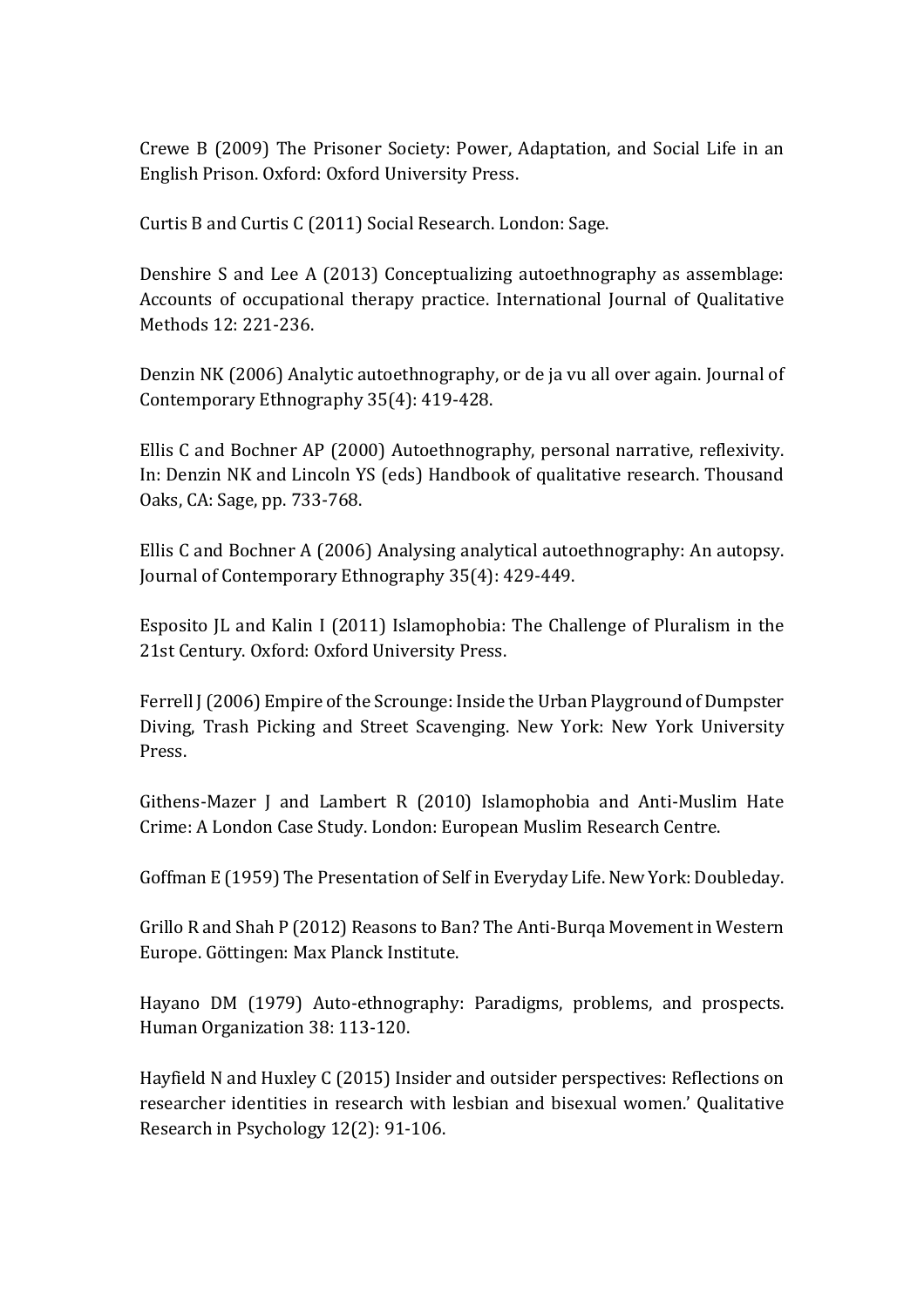Heider H (1975) What Do People Do? Dani Auto-Ethnography. Journal of Anthropological Research 31(1): 3-17.

Hennink M, Hutter I and Bailey A (2011) Qualitative Research Methods. London: Sage.

Hindelang M (2009) Towards a Theory of Personal Criminal Victimisation. In: In: Williams B and Goodman-Chong H (eds) Victims and Victimisation: A Reader. Maidenhead: Open University Press, pp.26-40.

Hopkins PE (2007) Global events, national politics, local lives: young Muslim men in Scotland. Environment and Planning 39(5): 1119-1133.

Hochschild A (1983) The managed heart: Commercialization of human feeling. Berkeley: University of California Press.

Hooks B (1984) Feminist Theory: From Margin to Center. Boston: South End Press.

Jewkes Y (2011) Autoethnography and Emotion as Intellectual Resources: Doing Prison Research Differently. Qualitative Inquiry 18: 63-75.

Kanuha VK (2000) Being Native versus "going Native": Conducting social work research as an insider Social Work 45(5): 439-447.

Labaree RV (2002) The risk of 'going observationalist': negotiating the hidden dilemmas of being an insider participant observer. Qualitative Research 2(1): 97- 122.

Law I (2010) Racism and Ethnicity: Global Debates, Dilemmas, Directions. London: Pearson Education.

Liebling A (1999) Doing Research in Prison: Breaking the Silence? Theoretical Criminology 3: 147-173.

Lofland J and Lofland L (1995) Analysing Social Settings. California: Wadsworth Publications Company.

Mac an Ghaill M and Haywood C (2014) Pakistani and Bangladeshi young men: reracialization, class and masculinity within the neo-liberal school. British Journal of Sociology of Education 35(5): 753-776.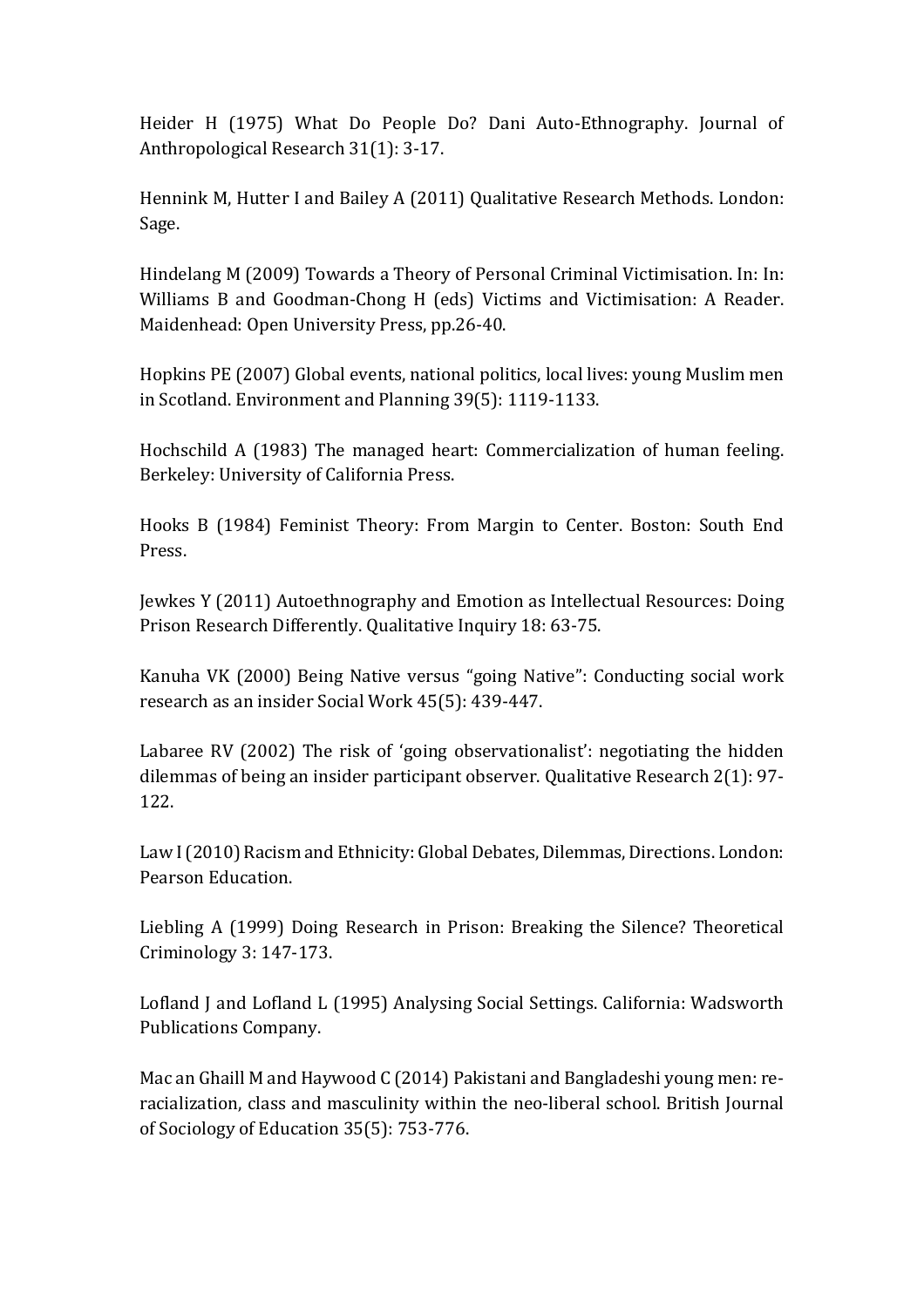Magne S (2003) Multi-Ethnic Devon: A Rural Handbook – The Report of the Devon and Exeter Racial Equality Council's Rural Outreach Project, Devon: Devon and Exeter Racial Equality Council.

Modood T (1997) Difference, Cultural Racism and Anti-Racism. In Modood T and Werbner P (eds) Debating Cultural Hybridity. London: Zed Books.

Mohanty CT (2003) 'Under Western Eyes' Revisited: Feminist Solidarity through Anticapitalist Struggles. Signs: Journal of Women in Culture and Society 28 (2): 499-535.

Moors A (2009) The Dutch and the Face-Veil: The Politics of Discomfort. Social Anthropology 17(4): 393-408.

Moors A (2014) Face veiling in the Netherlands: public debates and women's narratives. In: Brems E (ed) The Experiences of Face Veil Wearers in Europe and the Law. Cambridge: Cambridge University Press, pp.19-41.

Moosavi L (2014) The Racialization of Muslim Converts in Britain and Their Experiences of Islamophobia. Critical Sociology 41(1): 41-56.

Payne S (2004) Designing and conducting qualitative studies. In Health psychology in practice, edited by Michie, S. and Abraham, C., 126-149. London: Routledge.

Perry B and Alvi S (2012) We Are All Vulnerable: The in Terrorem Effects of Hate Crimes. International Review of Victimology 18(1): 57-71.

Phillips C and Earle R (2010) Reading Difference Differently? Identity, Epistemology and Prison Ethnography. British Journal of Criminology 50: 360- 378.

Poynting S and Mason V (2007) The resistible rise of Islamophobia: Anti-Muslim racism in the UK and Australia before 11 September 2001. Journal of Sociology 43(1): 61-86.

Sayyid S and Vakil A (2011) Thinking through Islamophobia: Global Perspectives. London: Hurst and Co.

Scott WJ (2007) The Politics of the Veil. Princeton: The Princeton University Press.